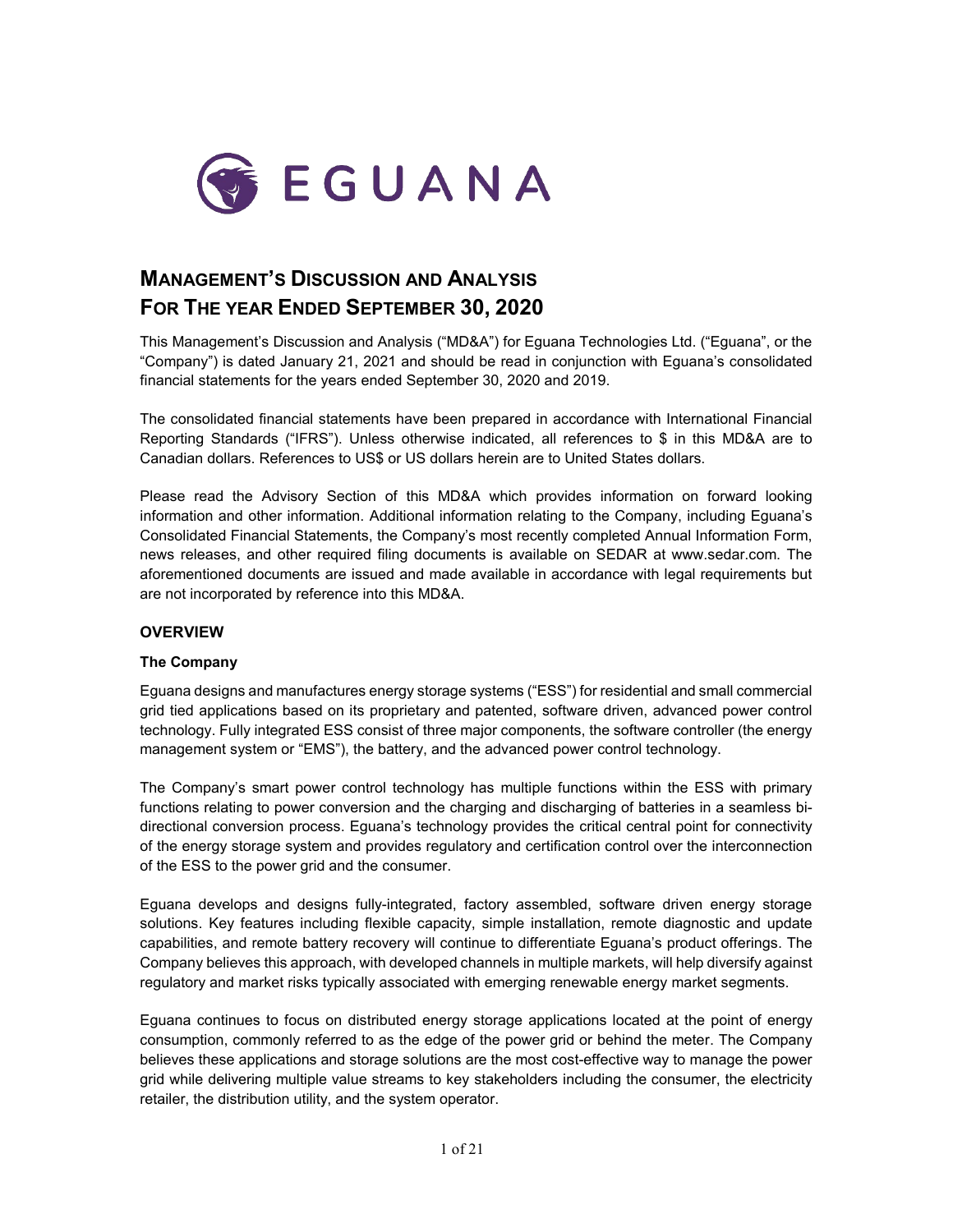Eguana management maintains the opinion that distributed energy storage, as a result of stackable value streams, will continue to show significant growth potential in the global renewable energy marketplace. Eguana's product lines have been standardized, globally patented, and commercially certified for distribution in major markets throughout the world.

Intellectual property relating to Eguana's advanced power controls are one of the Company's core assets including 16 patents and pending patents globally. At the system level, Eguana maintains competitive advantage through its software-driven open controls architecture, its core technology efficiency advantage, and its energy storage integration capabilities. At the system installer and consumer level, the Company has developed and built in a range of features to enhance the consumer experience including expandable storage capacity, simplified system installation, remote commission and diagnostic capability, and remote battery recovery capability.

# **The Market**

The market for distributed residential energy storage continues to be driven by two primary factors, selfgenerated energy consumption (consumer) and the need to smooth-out increasing renewable energy generation on local and national electric power grids (infrastructure).

At a macro level, decreasing battery costs and advancement in battery technology remain the significant drivers for increasing adoption rates of residential and small commercial energy storage solutions in all markets. Integrated energy storage has now become an economical proposition driving homeowners to utilize and consume self-generated electricity, and advanced power control and communication networks are enabling virtual power plants ("VPP"), grid services and power grid efficiency. Once deployed, energy storage can provide a wide range of services to the utility, as well as the electricity market, improving its return on investment by stacking both revenue and cost savings streams. Aggregating fleets of distributed energy storage can enable deployed systems to deliver low cost grid services at the same time as delivering electricity cost savings to the consumer.

Management maintains that in the long-term energy storage markets will be characterized by fleets of distributed storage systems that are aggregated and controlled by system operators and energy services companies to deliver grid services including voltage and frequency regulation, spinning reserve, and time shifting. From the consumer perspective, residential and small commercial hosts will benefit from electricity savings, reduced cost volatility, backup power, and additional forms of compensation from the aggregator or fleet owner by participation in VPPs (allowing the operator access to the host system from time to time to deliver grid services).

Host applications define product configurations and bill savings opportunities, and are generally categorized into the two following segments:

# *Residential solar + storage*

The evolution of the original value proposition of rooftop solar photovoltaic ("PV") systems is to combine self-generation with cost effective and efficient energy storage. High feed-in tariffs and net metering (where the power grid is essentially used as a battery) originally encouraged consumers to export excess generation to the grid, however in maturing markets feed-in tariffs have been declining and changes to net metering policies are driving homeowners to store excess generation during the day and use it at night. This, combined with the ability to arbitrage time of use ("TOU") rates and to provide backup power during grid outages, has become the economic value proposition for residential consumers.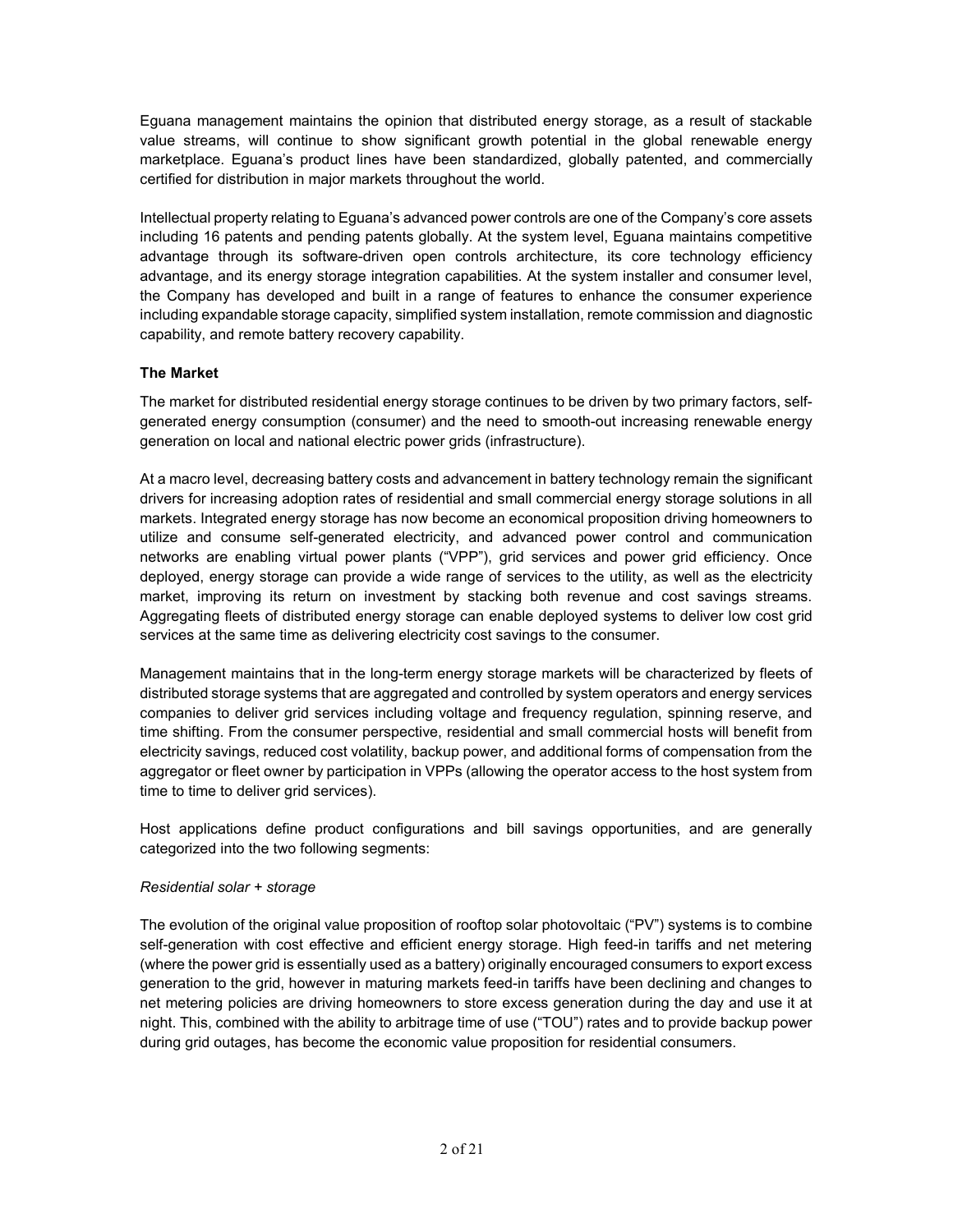#### *Demand charge savings for commercial buildings*

In many jurisdictions, rate structures for commercial buildings include demand charges, in addition to the energy charges and fixed charges that are typical of residential rate structures. Demand charges are based on the "peak" power draw recorded during the previous billing period or over the previous year. Demand charges typically account for over 60% of a commercial building power bill, therefore the ability to manage and reduce "peak" power can deliver significant value to the building owner. In certain jurisdictions, demand charge reductions alone result in a payback of less than three years on a commercial storage system. Despite these attractive economics, closing sales in the commercial energy storage market shares the same complexity as commercial rooftop solar sales and the market has been slow to develop as solar installers remain focused on kitchen table residential sales and as business owners focus on other options for capital investment.

## **Regions**

Each of the above market segments appears to varying degrees in each region in which Eguana operates. Specific drivers in each regional market are described in more detail below.

#### *United States*

The US market continues to show the highest long-term growth potential due to its overall size and the range of innovative, regulatory and financing models currently being developed. While Hawaii continues to show stable demand driven by its interconnection requirements, 2020 was a breakout year for the residential storage market in California, driven by the on-going threat of wildfire and a coronavirus-driven focus on self-sufficiency at home. This momentum is expected to spill over to other states in 2021, as storage is more broadly recognized as a high-performance resiliency solution. This momentum, combined with new regulations, rate structures, and financial products coming into play, is expected to rapidly expand the US market to become the largest global opportunity for distributed energy storage.

While the value proposition for commercial building installations remains strong, the market is relatively untapped as solar installers prefer to focus on the residential market with its simpler value proposition and shorter sales cycles. Eguana will do the same in 2021.

#### *Australia*

The Australian market finished flat in 2020 as compared to 2019. Stagnant policy and the hangover from the initial rollout of South Australia's Home Battery Scheme is the main reason for this, with VPPs continuing to roll out slowly and state level incentives due to be refreshed in 2021. The Company believes that Australia will host the first significant roll outs of distributed storage VPPs and will maintaining its position and operations in the market.

#### *Europe*

The European market is currently the world's largest market for distributed energy storage and is focused primarily on residential self-consumption applications. Historically, Europe has been dominated by Germany's national market, following Germany's leadership in rooftop solar photovoltaic ("PV") installations. The German energy storage market continues to follow the PV trajectory and is now spreading to other European countries including the United Kingdom, France and Italy.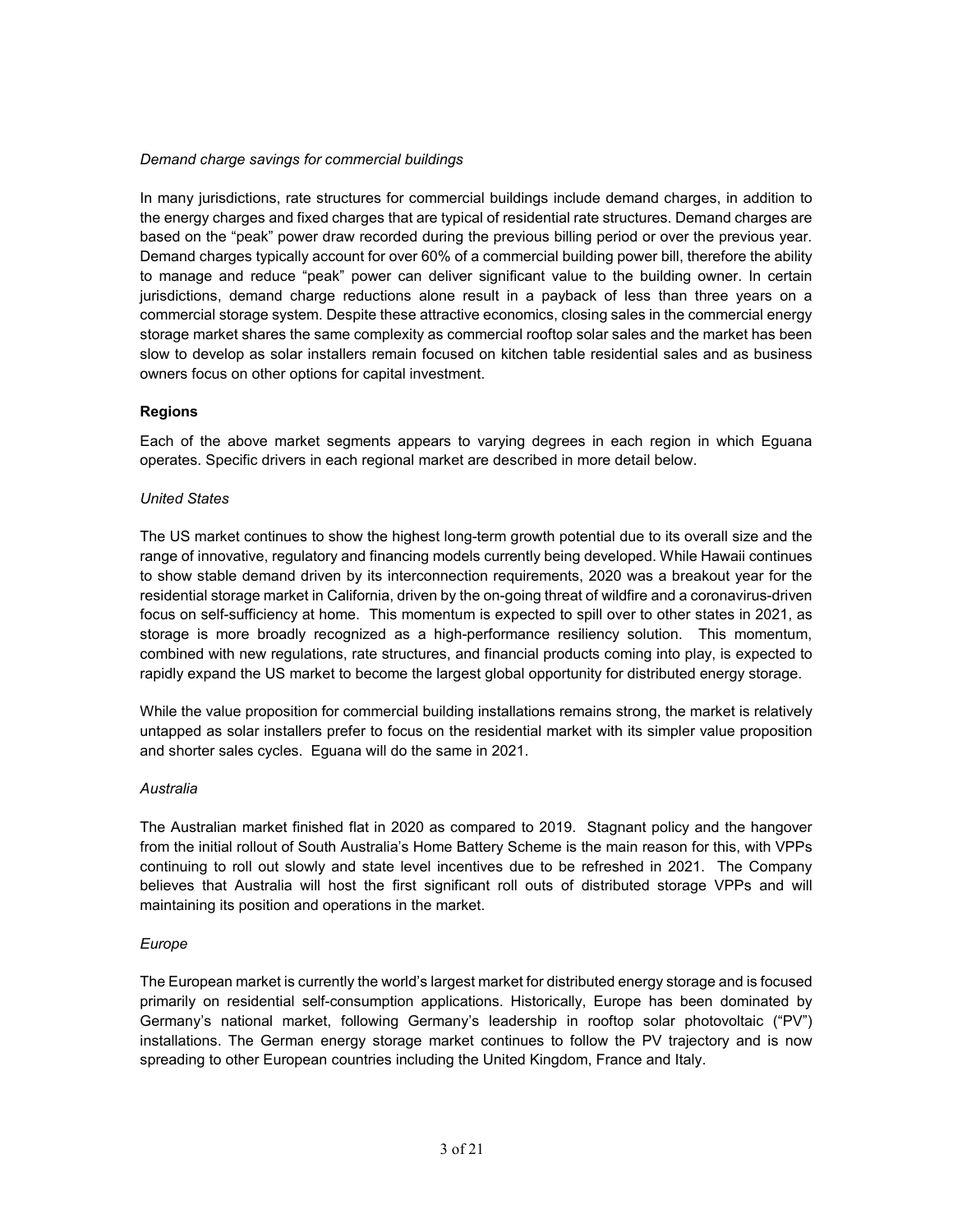#### **Eguana's Strategy**

Eguana's mission is to become a global leader in residential and small commercial grid tied energy storage systems. As was the case for many, 2020 plans were drastically revised at the onset of the global coronavirus pandemic. While travel restrictions hampered new business development, Eguana was able to remain focused on both its internal teams and external partners to continue its network growth in markets where the Company had established its presence.

In 2021 Eguana will continue to be guided and constrained by the realities of the ongoing global pandemic. Beyond the travel restrictions, there will continue to be unpredictable effects on customer operations, supply chain activities, and global logistics including key ports of entry.

A key objective in 2020 was the introduction of Eguana's cobalt free lithium iron phosphate (LFP) product line, which was achieved despite the limitations driven by the pandemic. This critical milestone diversifies the Company's battery supply chain which minimizes exposure to battery cell shortages from any individual supplier and puts the Company at the forefront of the lithium technology transition currently underway in the United States, eliminating cobalt sourcing issues and thermal runaway concerns. Eguana's Evolve LFP residential ESS is the first LFP-based ESS for the US market that is not priced at a premium to products based on NMC (nickel manganese cobalt) electric vehicle cells. Eguana's flexible platform and advanced integration capabilities ensure that the Company will remain at the forefront of battery technology as the stationary energy storage market matures.

2020's LFP introduction will be followed up in 2021 by the introduction of a larger Evolve product targeted at 'Whole Home' backup applications, in the United States with primary focus in the state of California. As expected, the Public Safety Power Shutoffs throughout California have triggered interest in larger system sizes, which delivers a competitive advantage to Eguana as its platform has been designed with expandable capacity without the need for additional power controls. California has also passed a state mandate that all new residential home construction must have solar installed which is anticipated to drive additional market growth for ESS.

The Company has several key initiatives underway as a result of its partnership with the ITOCHU Corporation (ITOCHU). Upon completion of an earlier development contract, Eguana entered field trials of its Moixa AI based Evolve product for US markets with Sunnova, a leading US residential solar and energy storage provider who formed a strategic relationship with ITOCHU in 2018. The Moixa AI based Evolve was designed to excel in virtual power plant and residential applications. To de-risk battery module supply availability Eguana transitioned its LG Chem battery supply chain to ITOCHU, which also provided for a reduction in working capital requirements enabling the Company to scale more quickly. Additionally, the Company has begun discussions on next generation battery module and battery management system development for future Eguana products.

In Europe, Eguana is supporting the multi-country rollout of the Q.Home+ energy storage system with partner Hanwha Q Cells. The Q.Home+ product has been certified for the United Kingdom and Ireland, the Scandinavian countries, and France as part of the expansion. The Company has completed several development initiatives to increase system features including multi-unit controls for multi unit installations, and remote tunnelling to increase remote analytics and update functions. Sales and installation training continues as sales orders transition to monthly deliveries. With the completion of the Enduro contract manufacturing in Italy, the Company is in position to meet the growth projections throughout Europe.

In Australia, Eguana remains focused on the South Australian market and VPP opportunities in that State. Despite initial challenges with the Home Battery Scheme, Eguana has been successful in establishing a growing dealer network within the State, most of whom have been approved installers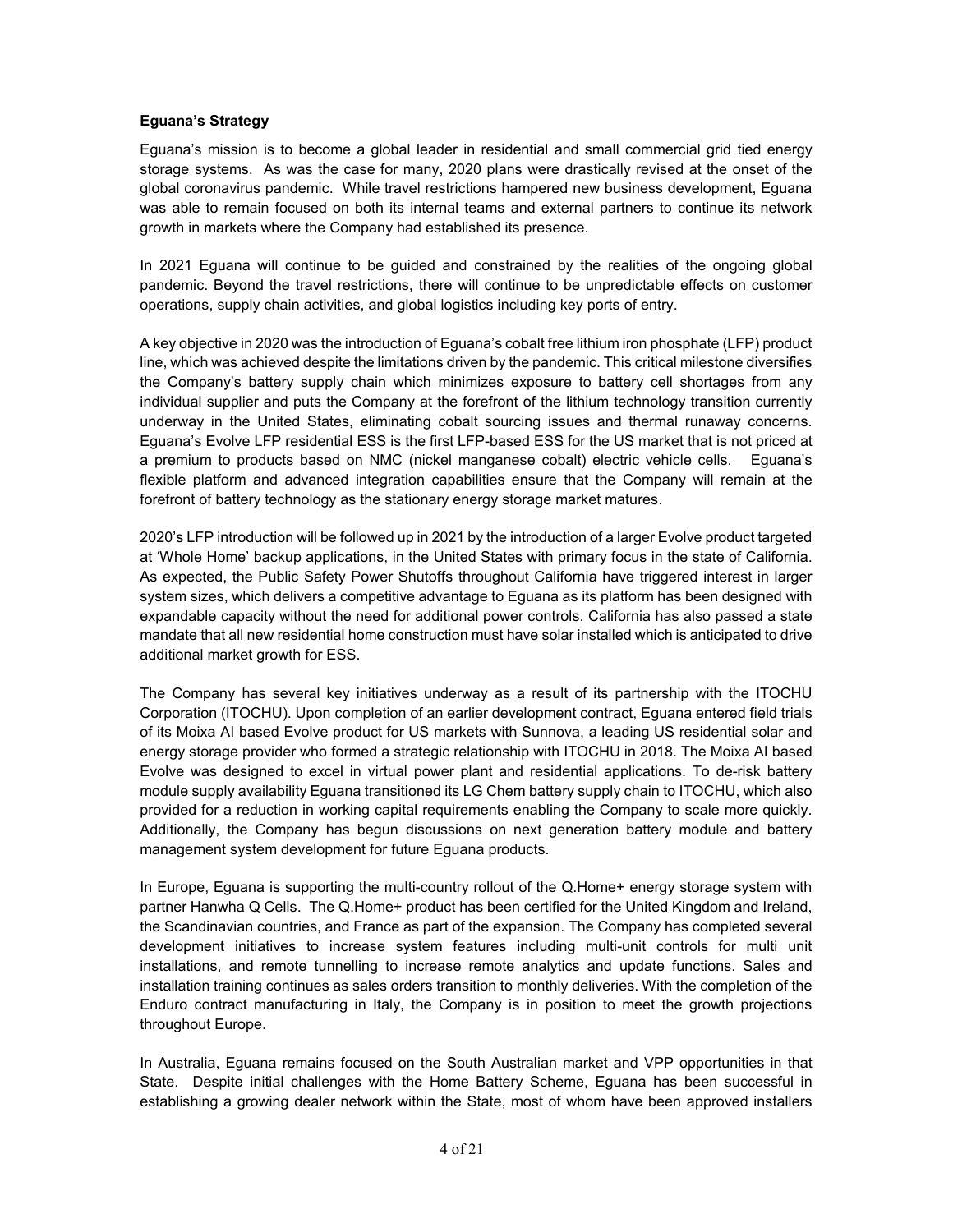under the Simply Energy VPP program. The Company will continue building its dealer base in other states through its partnership with distributor AC Solar Warehouse who provides national coverage.

Fiscal 2021 operational objectives will be focused on transitioning the Evolve and Elevate product lines to contract manufacturing and continuing gross margin improvement through supply chain activities. Currently, the Enduro has been transitioned with the major Evolve and Elevate sub-assemblies transitioning in the first half of fiscal 2021. Eguana will continue final product assembly in Australia and North America. The additional shift to contract manufacturing partners, which includes having the contractor purchase components on the Company's behalf, will reduce working capital requirements as Eguana continues to scale. Additional synergies will be found through supply chain and logistics, improving inventory turn times, driving manufacturing efficiencies, and the ability to rapidly expand manufacturing capacity.

Eguana is dedicated to providing the best people, products, and technology in the global marketplace. As such, the Company will continue to drive excellence within its culture, including responsibility, accountability, and awareness. Through 2021 Eguana will continue to grow its team, with focus in research and development and sales and marketing to deliver best in class products and world class customer service.

#### **COVID-19 IMPACT**

Eguana's employees and partners are critical for its success, and as such the Company places the highest priority on their health and safety. To mitigate and manage the potential spread of COVID-19, a series of measures have been implemented in each location, including remote work, limited office attendance and close interaction, and new sanitation protocols. As a result, to date personnel issues have been minimized.

The COVID-19 global pandemic continues to constrain supply chains, ports, and logistical networks around the world as economies reopen under varying safety measures and government guidance, including certain regions that Eguana operates in on both the supply and demand sides of its business. Although the Company delivered record revenues in fiscal 2020, growth was constrained by battery and component shortages, and increased transit times for both incoming raw materials and outgoing finished goods. There remains an inherent risk with respect to the global pandemic with changing conditions within global supply chains, however, management believes these risks will be primarily related to ongoing transits delays in both ports of exit and entry in Eguana's key markets.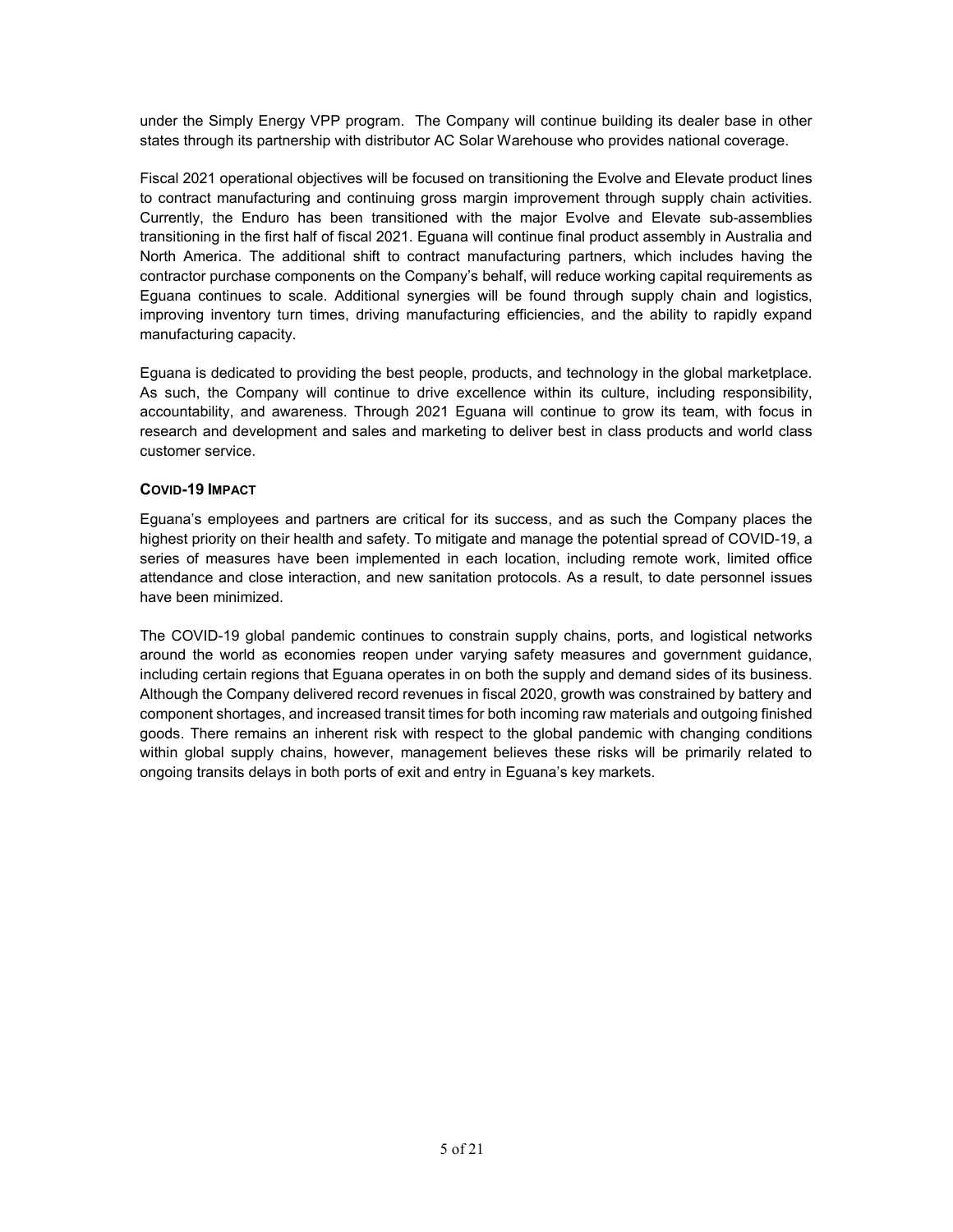# **SELECT ANNUAL INFORMATION**

|                                         | 2020          | 2019          | 2018        |
|-----------------------------------------|---------------|---------------|-------------|
| Sales and engineering services          | 7,951,678     | 3,427,949     | 3,897,238   |
| Net loss                                | (8, 238, 652) | (9, 140, 640) | (4,786,418) |
| Basic and diluted loss per share        | (0.04)        | (0.04)        | (0.02)      |
| Total assets                            | 3,792,004     | 4,552,228     | 3,529,937   |
| Total non-current financial liabilities | 13,006,931    | 8,377,529     | 2,911,089   |
| Distributions or cash dividends         | Nil           | Nil           | Nil         |
|                                         |               |               |             |

#### **Revenue**

The Company's revenue is derived from the sale of energy storage systems which are available in multiple size configurations to meet individual consumer and regional requirements. The systems, which are branded the Evolve NMC, the Evolve LFP, the Enduro, and the Elevate, maintain approximately 90% bill of material consistency throughout the electronics topology providing a standardized product platform which is where many of the Company's proprietary patents reside. Each feature rich system is capable of performing consumer related functions including solar self-consumption with seamless backup power as well as a full suite of VPP services for fleet aggregators including frequency and voltage control, reactive power management, and spinning reserve.

The Company's customer base is addressed primarily through a dealer network inclusive of large residential installers and global distributors, who in turn market and sell Eguana systems through their customer networks to the end consumer. Additionally, in certain markets, the Company has white label products for large scale partners who have the ability to wrap financing around the solutions and are targeting roll outs through VPPs and other fleet aggregations services. Through a series of online and in person training programs, the Company ensures both its customers and installation partners are appropriately educated and trained on product features and installation best practices prior to sales, as all installation, maintenance and subscriptions are the responsibility of the distributor or installer.

Revenue in fiscal 2020 increased to \$7,951,678 from \$3,427,949 representing growth of 132%, inclusive of \$1,048,415 from engineering services. Revenue directly related to ESS product sales more than doubled in F2020 to \$6,903,263, an increase of 101% from \$3,427,949 in 2019. The increase in revenue is a result of consistent order growth and increasing global channels.

The decrease in total revenue (Sales + Engineering Services) from fiscal 2018 to 2019 was due to a non-recurring termination fee included in overall revenue in 2018 in the amount of \$1,060,957 from Mercedes Benz Energy ("MBE").

#### **Net Loss**

The decrease in net loss in 2020 is primarily attributable to higher revenue and gross margin impacts compared to the prior year, influenced by the revenue contributed from engineering services to develop and certify proprietary residential storage systems for the ITOCHU Corporation. There were no engineering services in 2019. Additionally, the Company saw significant reductions in operating costs, including general and administrative, sales and marketing, and research and development costs. This was partially offset with an increase in financing costs, including a non-cash loss on debt extinguishment for an amendment to its Senior debt facility of \$491,692.

The increase in net loss in 2019 was primarily attributable to higher selling and marketing expenses associated with the upfront costs for facilities expansion in Australia and Germany, along with the increased personnel in sales and technical sales to support building out the distribution channels, partner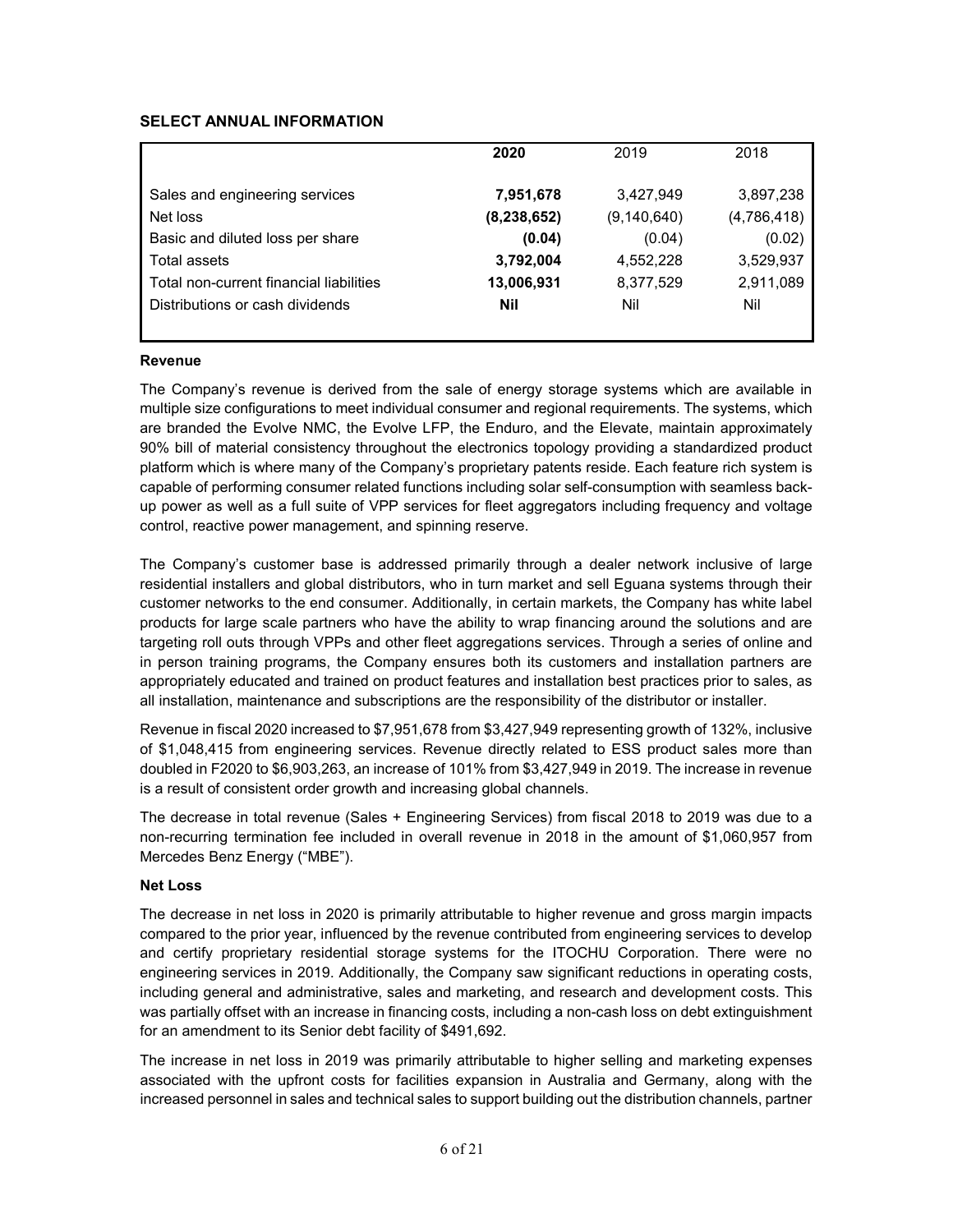training, and order growth. Additionally, 2018 included a one-time revenue of \$1,060,957 from the termination of a sales contract which did not occur in 2019. Higher financing costs due to the addition of Senior debt, preferred share financing, and two tranches of convertible debentures made up the balance of the difference.

## **Total Assets**

The decrease in assets in 2020 can primarily be attributed to faster inventory turn times that has accompanied the growth of revenue and sales throughout the year.

The increase in assets in 2019 is primarily due to the increased buildup of inventory to fulfill customer orders into fiscal 2020 as well as increases in receivables from year over energy storage system revenue growth from 2018

## **Total Non-Current Liabilities**

The increase in total non-current liabilities in 2020 is primarily due to the issuance of \$5.0 million in unsecured convertible debentures.

The increase in total non-current liabilities in 2019 is primarily due to the issuance of preferred shares and convertible debenture financings.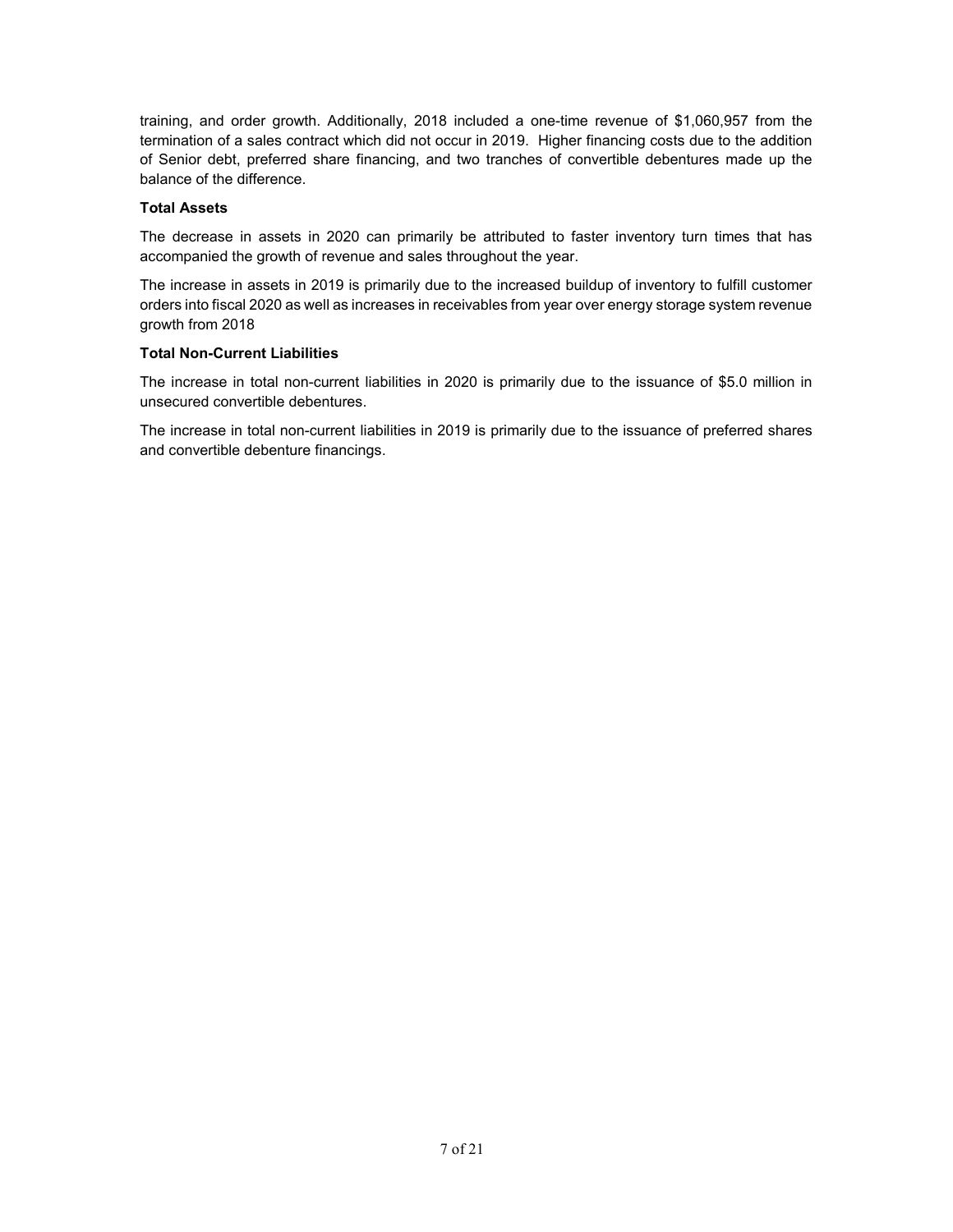# **2020 OPERATING RESULTS**

The following table sets forth a summary of the results of operations for the three-month periods and the years ended September 30, 2020 and 2019.

|                                            | Q4 2020     | Q4 2019     | <b>YTD 2020</b> | <b>YTD 2019</b> |
|--------------------------------------------|-------------|-------------|-----------------|-----------------|
|                                            |             |             |                 |                 |
| Sales and engineering services             | 1,330,848   | 825,492     | 7,951,678       | 3,427,949       |
| Cost of goods sold                         | 1,323,237   | 855,629     | 7,051,335       | 3,353,432       |
| Gross margin                               | 7,611       | (30, 137)   | 900,343         | 74,517          |
| Expenses                                   |             |             |                 |                 |
| General and administrative                 | 752,310     | 739,349     | 2,195,702       | 2,633,414       |
| Selling and marketing                      | 407,253     | 805,756     | 1,975,680       | 2,975,168       |
| Product research and development           | 256,074     | 298,857     | 887,817         | 1,149,588       |
| Operations                                 | 344,536     | 200,000     | 986,210         | 779,642         |
|                                            | 1,760,173   | 2,043,962   | 6,045,409       | 7,537,812       |
| Loss before undernoted items               | (1,752,562) | (2,074,099) | (5, 145, 066)   | (7,463,295)     |
| Financing costs                            | (667, 049)  | (547, 823)  | (2,787,260)     | (1,617,011)     |
| Loss on debt extinguishment (1)            |             |             | (491, 692)      |                 |
| Unrealized foreign exchange gain<br>(loss) | 200,171     | (8, 753)    | (87, 644)       | (64, 726)       |
| Gain on legal settlement                   | 270,686     |             | 270,686         |                 |
| Other income                               | 11          | 1,150       | 2,324           | 4,392           |
| <b>Net loss</b>                            | (1,948,743) | (2,629,525) | (8, 238, 652)   | (9, 140, 640)   |
|                                            |             |             |                 |                 |

(1) Due to an update to the accounting treatment associated with the senior debt amendment in Q2 2020 from a debt modification to a debt extinguishment, the Company recorded a non-cash increase of the net loss for the six-month period ended June 30, 2020 of \$491,692 (see note 10 to the annual consolidated financial statements)

#### **Twelve Months ended September 30, 2020 and 2019**

#### *Sales and engineering services*

Sales derived from energy storage systems increased 101.4% to \$6,903,263 in fiscal 2020 in comparison to \$3,427,949 in 2019, and combined sales and engineering services revenue increased 132.0% for the year ending September 30, 2020 as compared to 2019, representing the highest revenue in the Company's history. Engineering services consisted of \$1,048,415. There was no similar engineering revenue in 2019.

The Company does expect to see continued quarterly fluctuations in revenues generated from the Company's various markets, sales regions, and sales channels due to variability associated with the timing of customer purchase decisions, market growth rates, and continued global impacts of the COVID-19 pandemic on global supply chains.

#### *Gross margin*

Gross margins for energy storage systems were 1.0% or \$66,923 for the year ended September 30, 2020. Energy storage system gross margins for the same period in 2019 were \$74,517 or 2.2%. The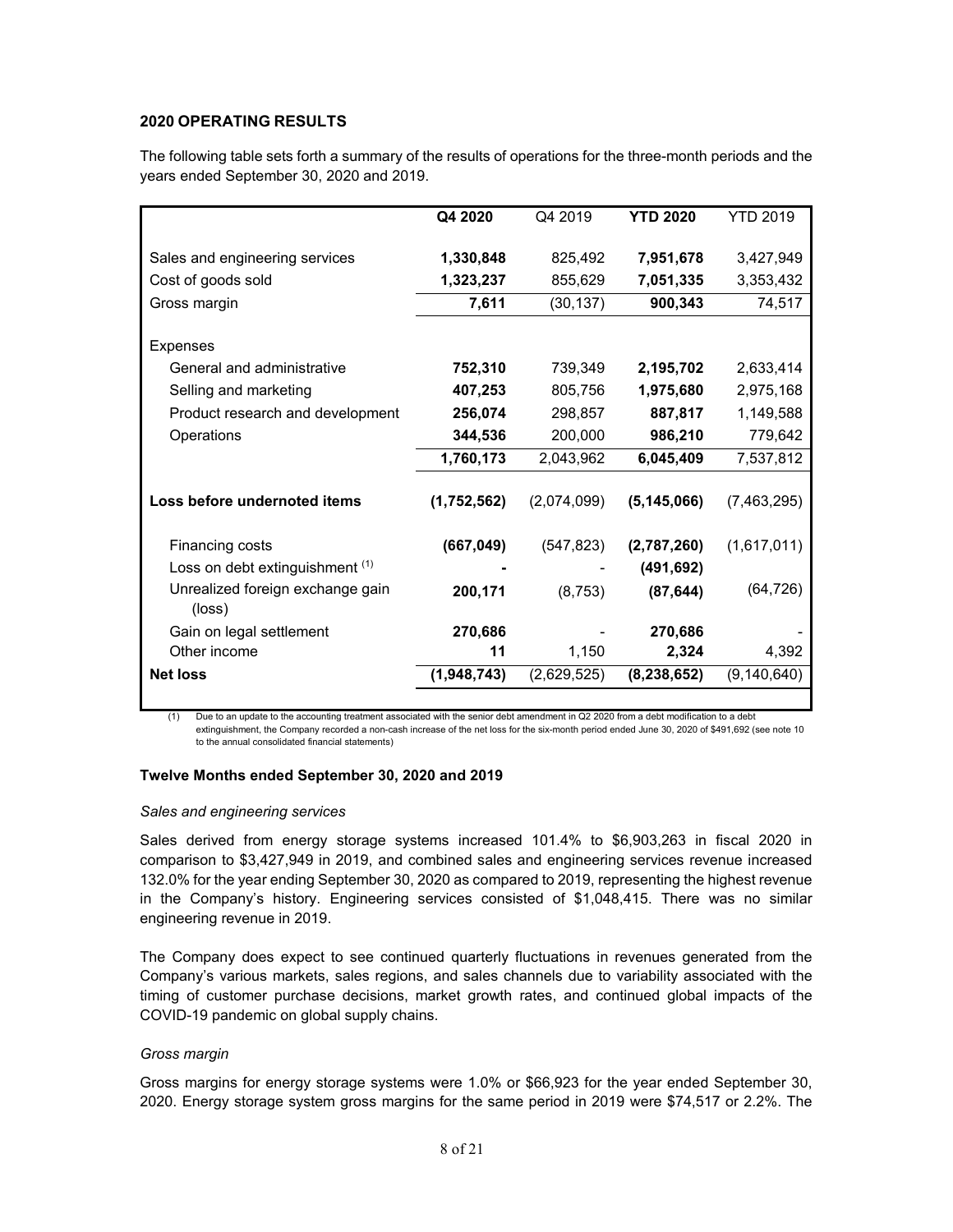COVID-19 pandemic has created unprecedented risks within global supply chains caused by lockdowns throughout many countries, including some of which remain part of Eguana's supply chain. As a result, the Company incurred additional material costs primarily related to inbound logistics and notes further risk in component and logistics costs as contract manufacturing and supply partners continue recovery efforts. Therefore, an inherent risk remains to realizing the Company's short-term gross margin improvement plans.

Engineering services contributed \$833,420 to the margin for the year ended September 30, 2020 for services provided to Itochu Corporation to develop and certify proprietary residential storage system. There were no engineering services in 2019.

Planned cost reduction activities for North American and Australian Evolve products, including both the NMC and LFP, are expected to improve gross margins along with improvements from supply chain and product assembly efficiencies through contract manufacturing partners. The Company expects to see these improvements towards the end of Q1 and into Q2 2021.

## *Expenses*

Operating costs in 2020 were \$6,045,409 down from \$7,537,812 representing a 19.8% decrease year over year.

• G&A expenses ("G&A") decreased by \$437,712 relative to 2019 expenses. The decrease in G&A cost can primarily be attributed to the reduced legal costs associated with the ongoing legal dispute in Germany, as well as a reduction in share-based payments due to older options reaching the end of their graded vesting life. Consulting costs associated with the setup of new foreign operations and with public relations were also reduced. These reductions are offset by increases in realized foreign exchange losses as the US dollar weakened, especially in the fourth quarter, as well as an increase in banking fees associated with the first full year of the company utilizing EDC backed standby letters of credit for certain key supply partners.

G&A expenses consist primarily of salaries (including the value of stock options for all employees), employee benefits and overhead expenses that are not otherwise allocated to other categories, occupancy, all professional fees, investor relations costs, travel costs, realized foreign exchange gains and losses and amortization.

- Selling and marketing for the year ended September 30, 2020 decreased by \$999,488 relative to 2019. This decrease is primarily due to the non-recurring costs associated with the setting up of the Australian and German offices in the first half of 2019, including travel, trade shows, and consultants. Additionally, as a result of the global COVID-19 travel restrictions, overall global travel was significantly reduced, along with restructuring selling resources to increase internal focus on operational activities and aftersales service, primarily in Europe and Australia, which resulted in a decrease of sales personnel. Included in these costs are salaries and benefits of personnel employed in marketing and customer account relationships, travel, costs of trade shows, and portions of the Executive Vice President's ("EVP") and the Chief Executive Officer's ("CEO") compensation that relate to business development.
- Product research and development costs decreased by \$261,771 for the year ended 2020. This decrease is due to staff salary allocated to costs of goods sold for time spent on the new engineering development contract, which has decreased time spend on R&D specific projects compared to 2019.

Included in product research and development are costs associated prototype development and certification, market analysis in support of new product definition, salaries and benefits of the engineering group, and a portion of the EVP compensation.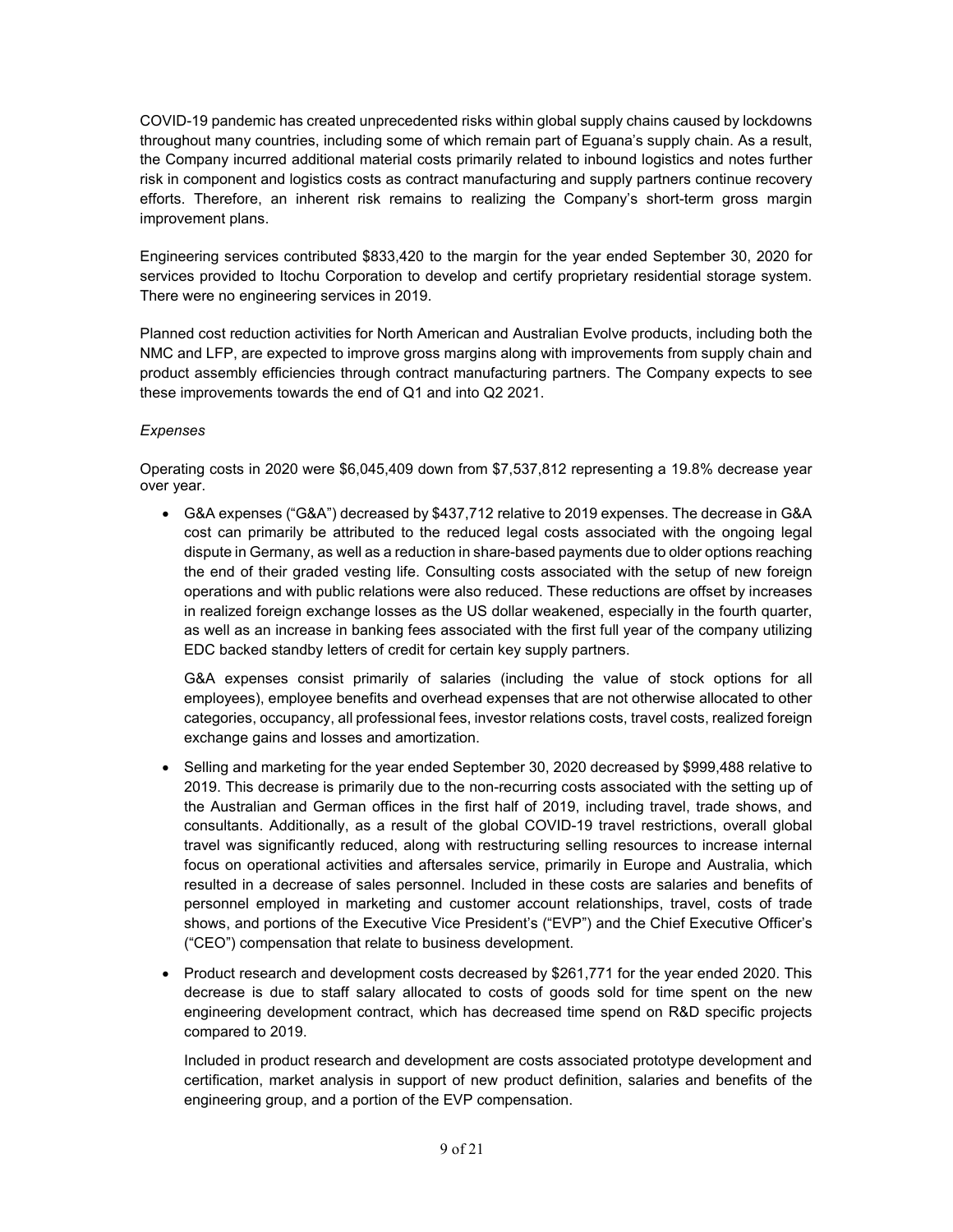• Operating costs increased by \$206,568 relative to 2019 expenses. This is attributed to an increase in rental space for inventory storage as well as personnel costs to support the Company's growth plans.

Operations costs include salaries and benefits of employees directly allocated to this function and overhead cost allocations to support the operations personal.

#### *Financing Costs*

Financing costs for the year ended September 30, 2020 were \$1,170,249 higher than the same period in 2019. \$1.0 million of the increase is due to the addition of the convertible debenture accretion in Q3 2019, Q4 2019 and Q2 2020. The remaining increase can primarily be attributed to a full year of preferred share accretion for YTD 2020, offset with a reduction in long-term debt accretion due to an amendment with the Company's Senior Lender, wherein the monthly payments were reduced and comprised of interest only for four months for November 1, 2019 through February 1, 2020.

In addition to ordinary financing costs, the Company saw a \$491,692 non-cash loss on debt extinguishment associated with the debt amendment in Q2 2020. This was associated with the change in new fair value of the debt compared to the book value, as well as the fair value of the warrants granted in consideration for the interest free periods.

## **Three Months ended September 30, 2020 and 2019**

#### *Sales and engineering services*

For the three-month period ended September 30, 2020, sales were \$1,330,848, represented a 61.2% increase over sales of \$825,492 for the same period in 2019. The sales increase was as result of continued order growth through increasing distribution and direct partner channels. Fourth quarter revenues and were primarily in Hawaii, followed with mainland America and South Australia. There was no engineering service revenue in Q4 2020 or 2019.

#### *Gross margin*

For the three months ended September 30, 2020, product sales resulted in a gross margin improvement of 4.2% from negative 3.7% (-\$30,137) to positive 0.6% (+\$7,611). Energy storage system gross margins were negatively impacted due to continued supply plan adjustments as a result of the COVID-19 pandemic. The Company assessed the supply chain risks and took the decision to reroute materials to its Calgary headquarters throughout the year given the uncertainty associated with the logistical capabilities in China and Italy. This increased logistical and expediting costs, however allowed the Company to continue producing product for its customers increasing its sales revenues.

#### *Expenses*

Operating costs in Q4 2020 were \$1,760,173, down from \$2,043,962 in Q4 2019.

- General and administrative expenses ("G&A") remained relatively consistent with costs from the same period in 2019.
- Selling and marketing costs in Q4 2020 decreased by \$398,503 as compared to Q4 2019. This decrease is almost entirely due to the reduction in global travel for sales and marketing opportunities associated with global restrictions due to the COVID-19 pandemic, restructuring sales personnel, and cancelled trade shows.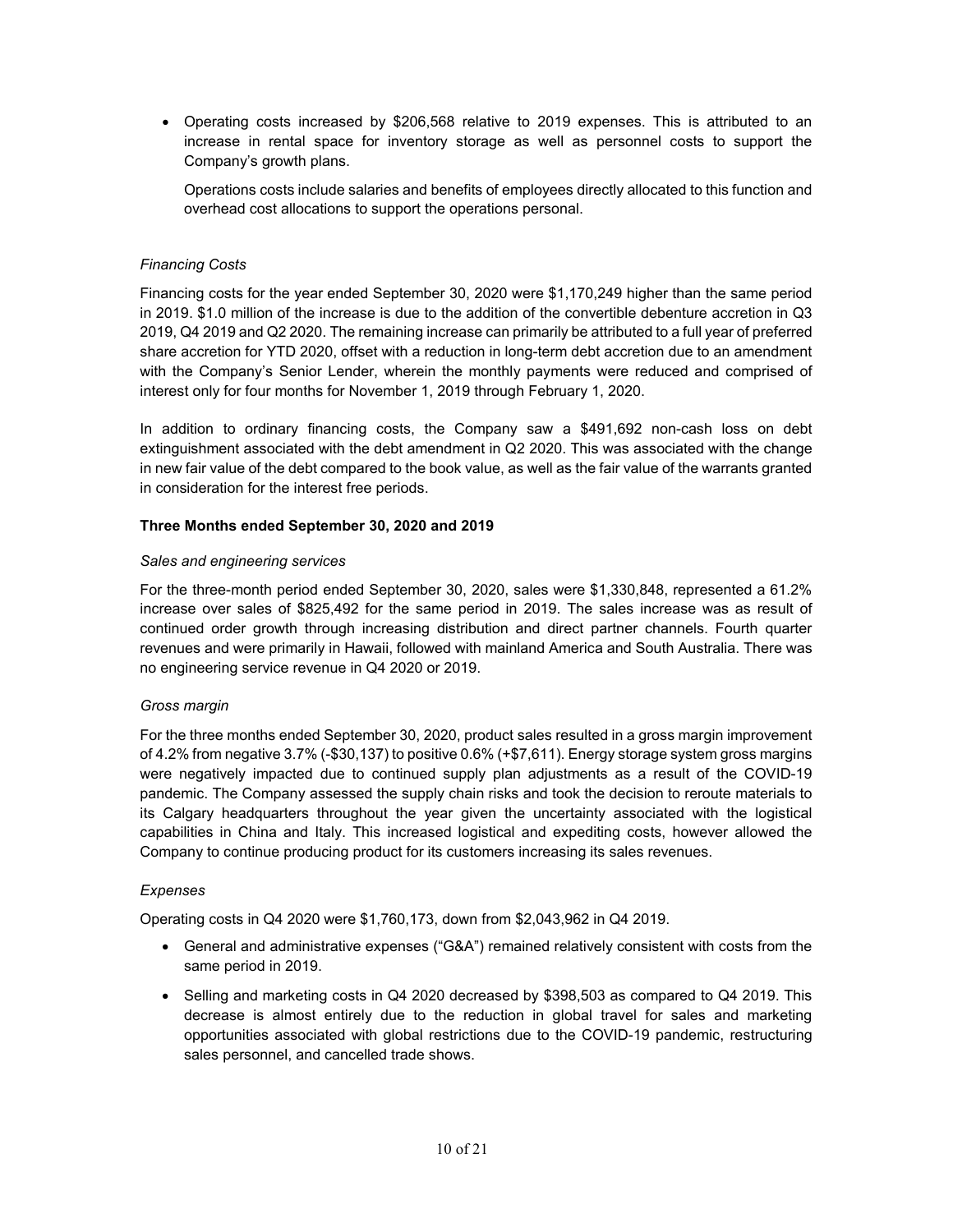- Product research and development costs in Q4 2020 decreased \$42,783 as compared to Q4 2019. This small decrease is due primarily to a reduction in salary costs due to staffing changes and an offset from a government wage subsidy related to the Covid-19 pandemic
- Operations costs in Q4 2020 increased \$144,536 as compared to Q4 2019. This increase is due primarily to an increase in personal costs associated with the growth of the Company in global markets.

## *Financing Costs*

• Financing costs in Q4 2020 were up \$53,665 as compared to Q4 2019. This increase is due to the accretion of the convertible debentures issued in March of fiscal 2020 and a full quarter of accretion from the August 2019 issuance. This offset by a reduction in the senior loan accretion due to an amendment and debt modification which occurred in Q2 2020.

| <b>Operating activities</b>             | 2020          | 2019          |
|-----------------------------------------|---------------|---------------|
| Net loss                                | (8, 238, 652) | (9, 140, 640) |
| Share-based payments                    | 221,833       | 335,444       |
| Financing costs                         | 2,787,260     | 1,617,011     |
| Loss on debt extinguishment             | 491,692       |               |
| Amortization of property & equipment    | 165,363       | 173,113       |
| Amortization of lease assets            | 185,420       |               |
| Warranty provision                      | 159,015       | 102,313       |
| Unrealized foreign exchange loss (gain) | 87,644        | 25,135        |
| Write up of inventory                   | (150,000)     | (65,000)      |
| Gain on legal settlement                | (270,686)     |               |
| Bad debt expense                        |               | 397           |
|                                         | (4,451,111)   | (6,952,227)   |
| Net change in non-cash working capital  | 1,774,493     | (455, 894)    |
| Cash flow used in operations            | (2,786,618)   | (7,408,121)   |
|                                         |               |               |

## **MANAGEMENT DISCUSSION OF FINANCIAL RESULTS**

#### *Net Loss*

Net loss in 2020 decreased by \$901,988 over the net loss in 2019. The decrease in net loss can primarily be attributed to a record increase in sales and engineering during the year, along with a decrease in sales and marketing expenses associated with the fiscal 2019 facilities expansion in Australia and Germany. This is offset with an increase in financing expenses, associated primarily with the three tranches of convertible debentures, and a non-cash loss associated with the fair value of the senior loan on debt amendment.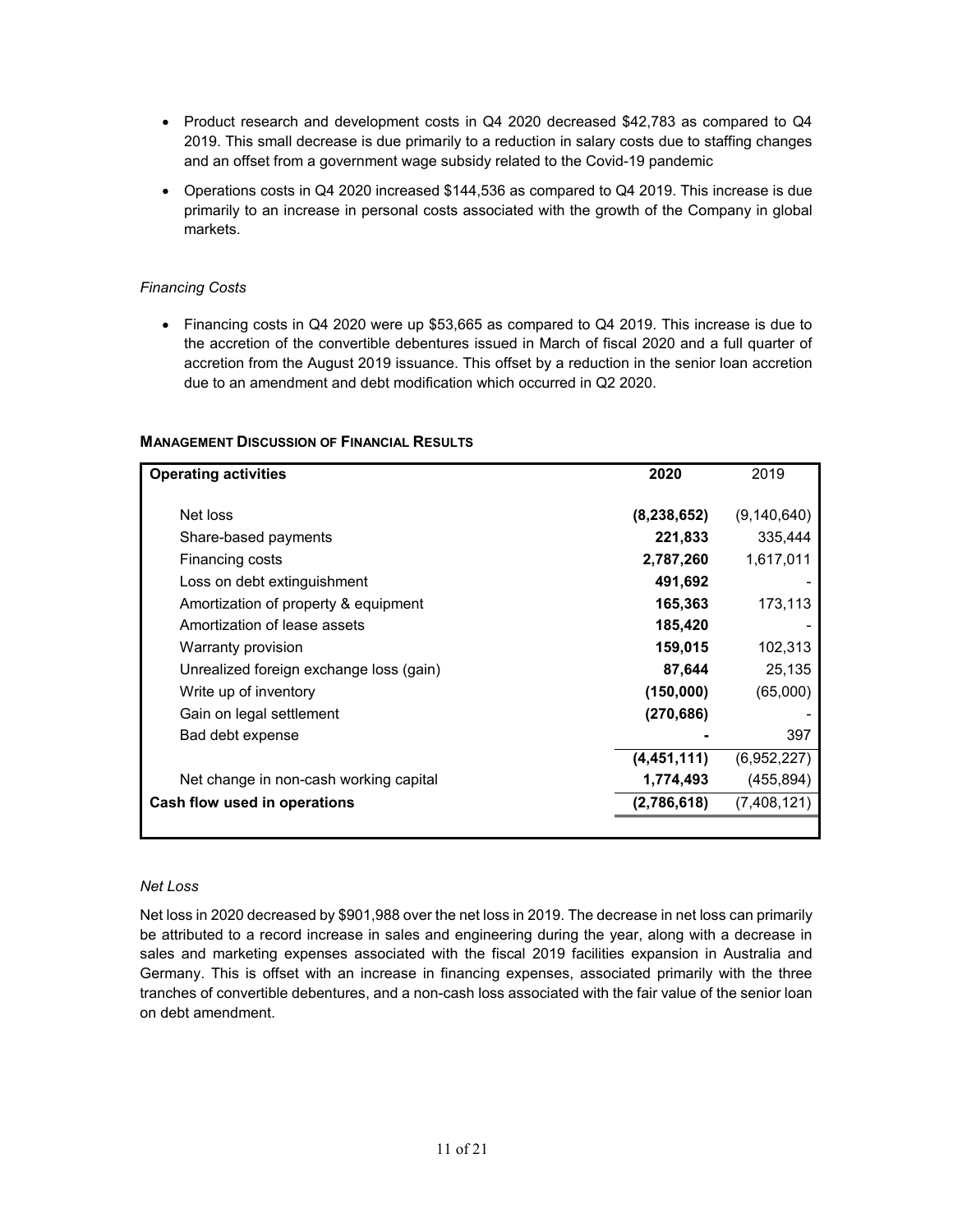#### *Share-based Payments*

Share-based payments were \$221,833 for the year ended September 30, 2020, down from \$335,444 from the same period in 2019. This is due to the passing of time of older option grants, as each tranche is recognized on a graded vesting basis over the period in which the option vests. This is slightly offset with an increase of options by 2,305,000 in July of 2020 associated with the annual employee stock option grant.

#### *Financing Costs*

The increase in financing cost in 2020 is primarily due to the accretion of the convertible debentures issued in the second half of fiscal 2019 as well as the \$5.0 million convertible debentures issued in March of 2020.

#### *Unrealized Foreign Exchange Loss (Gain)*

Unrealized foreign exchange loss for the year ended September 30, 2020 resulted from an unfavourable shift in foreign exchange, specifically the weakening of the US dollar for the Company's accounts receivable and deferred revenue.

## **Summary of Quarterly Results**

|                          | 2020           |             |             | 2019           |             |             |               |                |
|--------------------------|----------------|-------------|-------------|----------------|-------------|-------------|---------------|----------------|
|                          | Q <sub>4</sub> | Q3          | Q2          | Q <sub>1</sub> | Q4          | Q3          | Q2            | Q <sub>1</sub> |
| Sales                    | 1.330.848      | 2.179.891   | 1.638.778   | 2,802,161      | 825,492     | 774.670     | 973.140       | 854,647        |
| Net (loss) $(1)$         | (1,948,743)    | (1,761,235) | (2,942,573) | (1,586,101)    | (2,629,525) | (2,228,210) | (2, 160, 438) | (2, 122, 467)  |
| Per share <sup>(2)</sup> | (0.01)         | (0.01)      | (0.01)      | (0.01)         | (0.01)      | (0.01)      | (0.01)        | (0.01)         |

(1) Due to an update to the accounting treatment associated with the senior debt amendment in Q2 2020 from a debt modification to a debt extinguishment, the Company recorded a non-cash increase of the net loss for Q2 2020 of \$491,692 (see note 10 to the annual consolidated financial statements)

(2) Basic and diluted

#### **LIQUIDITY AND CAPITAL RESOURCES**

#### **Liquidity**

The Company manages its capital with the prime objectives of safeguarding the business as a going concern, creating investor confidence, maximizing long-term returns and maintaining an optimal structure to meet its financial commitments and to strengthen its working capital position. At present, the capital structure of the Company is primarily composed of shareholders' equity and debt. The Company's strategy is to access capital primarily through equity issuances, asset based lending, and other alternative forms of debt financing. The Company actively manages its capital structure and makes adjustments relative to changes in economic conditions and the Company's risk profile.

Cash received from financing activities in 2020 was \$3,039,834 (2019 –\$6,791,892), and the Company used \$2,786,618 (2019 - \$7,408,121) in operations during the year.

Working capital represents the Company's current assets less its current liabilities. The Company's liquidity, as measured by the Company's working capital deficit at the end of the year was \$5,232,430 (September 30, 2019 – \$3,048,553).

As at September 30, 2020 the Company had net liabilities of \$17,456,834, which increased from \$11,020,980 at September 30, 2019. This can be primarily be attributed to the issuance of new convertible debentures in Q2 2020.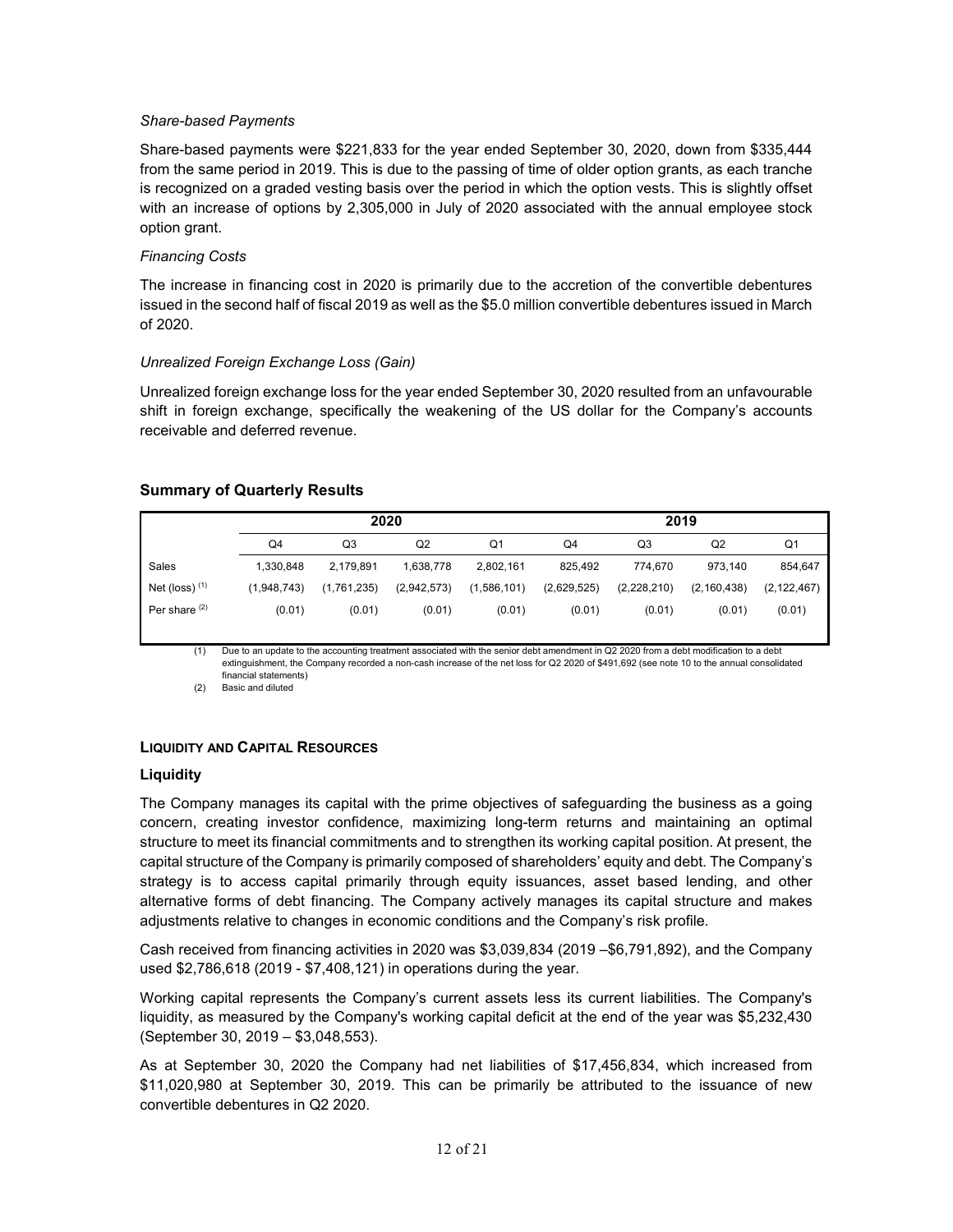The Company has recorded \$4,051,734 in accounts payables and accrued liabilities. In addition, the Company has \$1,468,381 in long-term debt, \$1,039,292 in debentures, \$200,238 in lease obligations, and \$716,789 in other liabilities payable over the next 12 months.

No unusual trends or fluctuations are expected outside the ordinary course of business.

The Company is currently in a dispute with a prior customer in Germany as a result of the cancellation of a supply contract. A claim has been prepared to recover 1,479,332 Euros (\$2,213,229 CAD) for unpaid invoices and interest, along with the option to claim an additional 903,584 Euros (\$1,351,852 CAD) for European inventories purchased to fulfil this contract. Litigation is inherently uncertain and while legal counsel advises that the Company has a strong case, the receivable is being carried on the books at near zero value. A favorable outcome in the dispute would increase the current assets of the Company.

The above noted prior customer has made warranty claims related to the Company's first generation, 3 phase Comfort series product. Management believes this claim is without merit and that any product failures are tied directly to a fundamental system failure in the design for which the customer was solely responsible.

# **Outstanding Debt**

In December 2017, the Company issued \$1,500,000 USD of debt, bearing an interest rate of 12.5% per annum which will be repaid in equal instalments starting in July 2018 for 30 months. In August 2018, the Company drew an additional \$750,000 USD bearing an interest rate of 12.5% per annum which will be repaid in equal instalments starting in March 2019 for 30 months. In October 2018, the Company drew the remaining \$750,000 USD from its Senior Lender, bearing interest at 12.5% per annum, which will be repaid in equal instalments starting in May 2019 for 30 months. As part of the Senior Loan, the Company issued 2,951,733 warrants which convert into an equal number of shares with an exercise price of \$0.17 and an expiry date of December 20, 2022. The exercisable warrants are exchangeable for \$1,000,000 USD after the earlier of a liquidity event or September 30, 2021. On December 31, 2019, the Company entered an amendment with its Senior Lender to the original loan agreement wherein the monthly payments were reduced and comprised of interest only for four months commencing November 1, 2019 through February 1, 2020. The Senior Loan will continue to bear interest at a rate of 12.5% per annum and will now be repaid February 1, 2022. In consideration for this, 4,161,333 common share purchase warrants were issued on January 22, 2020, at a price of \$0.06 per warrant for a period of five years from the date of issuance.

In August 2018, the Company entered into a loan agreement for general working capital for \$1,300,000 with its largest shareholder, DHCT II Luxembourg SARL ("DHCT"). The loan is due one month after the final Senior Loan payment is made. The loan bore interest at a fixed annual rate of 8%. The interest is paid at the same time the loan is repaid. As consideration for the advance of the DHCT loan, which has a second priority lien on all the assets of Eguana and its material subsidiaries, the Company issued common shares purchase warrants, entitling the Lender to purchase an aggregate of up to 1,238,095 common shares at a price of \$0.21 per common share for a period of three years from the date of the loan.

In December 2018, the Company issued 715 Limited Partnership units at a price of \$1,000 per unit resulting in gross proceeds of \$715,000 via its subsidiary EGT Markets Limited Partnership ("EGTLP"). In February 2019, Eguana exercised its right to convert 715 EGT Markets Limited Partnership units to common shares of Eguana and issued 3,575,000 shares.

On February 7, 2019, the Company issued 300,000 shares of newly created Series A First Preferred Shares (the "Series A Shares") at \$10.00 per Series A Share (the "Issue Price") for aggregate gross proceeds of \$3,000,000 (the "Offering"). The Series A Shares were issued and sold to the Company's largest shareholder, DHCT, the investment vehicle of funds managed by Doughty Hanson & Co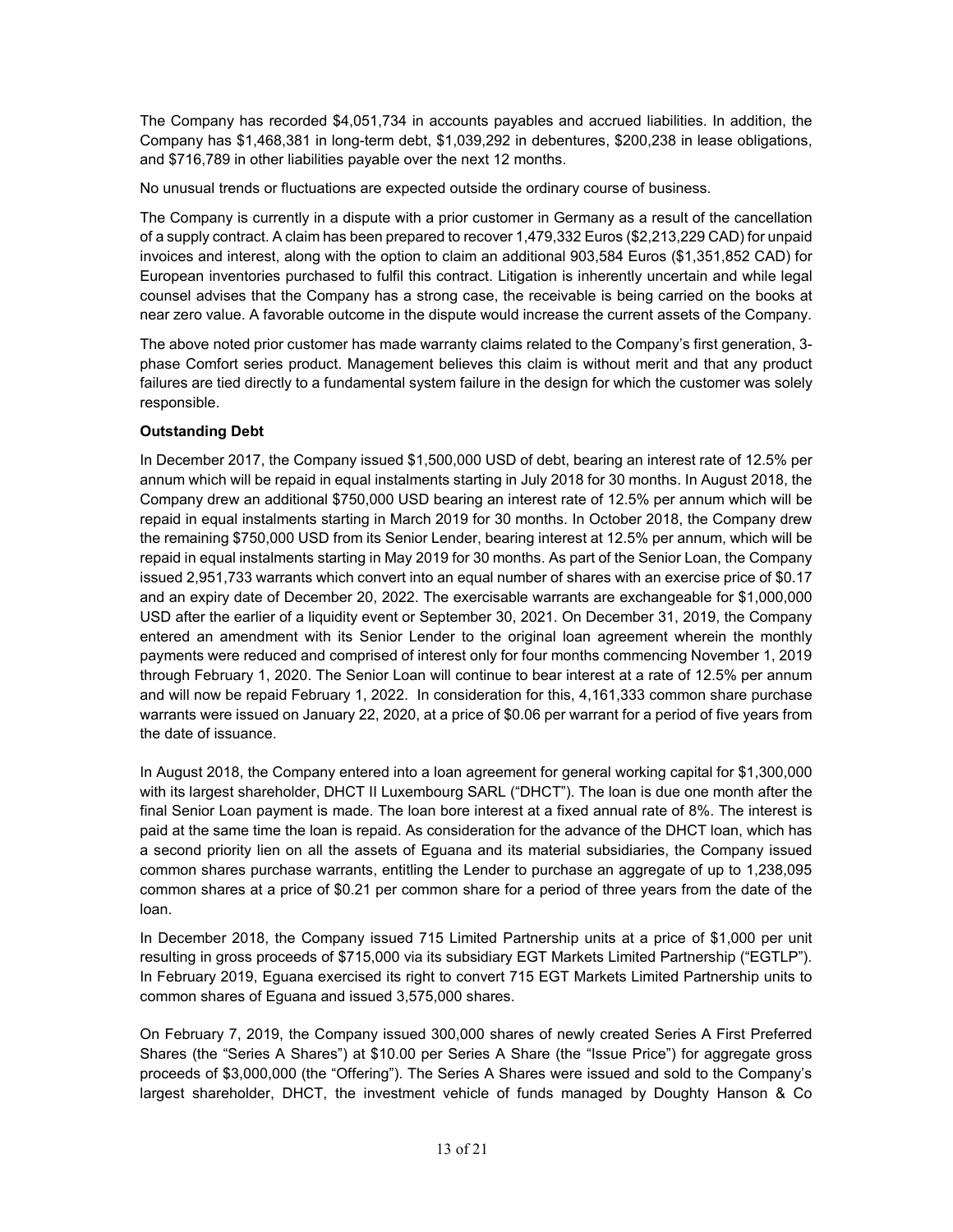Managers Limited. The Series A Shares are convertible by the Investor at any time into common shares of the Company at a price of \$0.24 per common share. The Company may force conversion of the Series A Shares once its TSX-V listed share price is equal to or greater than \$0.60 for at least 60 consecutive days. In connection with the Offering, the Company and DHCT also entered into a loan settlement and conversion agreement whereby an additional 134,860 Series A Shares were issued to the Investor at the Issue Price to replace the existing \$1,300,000 secured loan facility.

On June 21, 2019, the Company issued 3,012 unsecured convertible debentures ("Debentures") by way of a private placement, at a price of \$1,000 per debenture, for total gross proceeds of \$3,012,000. Each Debenture is convertible into 6,666.67 common shares and issued with 3,333.33 warrants. The debentures bear interest at 10% per annum, paid semi-annually, and mature on June 21, 2022.

On August 8, 2019, the Company closed the second tranche of the upsized debenture private placement. The Company issued 1,215 non-brokered unsecured convertible debentures at a price of \$1,000 per debenture, for total gross proceeds of \$1,215,000. The Company's largest shareholder, DHCT, subscribed for 1,200 of the total debentures issued. The second tranche of the debentures mature on August 8, 2022, with all other terms remaining identical to the first tranche.

In November 2019, the Company entered into a short-term bridge financing transaction ("Bridge Loan") in the amount of \$280,000 bearing an interest rate of 12.0% per annum for the initial three month period, and 24.0% per annum each month thereafter, and holds a maturity date of May 29, 2020. The Company retained the right to prepay at any time a partial or the entire balance of the Bridge Loan outstanding together with accrued interest, without notice, penalty, or bonus. An administrative fee of 10% is due and payable on maturity date. On April 7, 2020 the Company repaid the full amount outstanding on the Bridge Loan.

On March 13, 2020 the Company closed a strategic investment with the ITOCHU Corporation and issued 5,000 unsecured convertible debentures at a price of \$1,000 per debenture, for total gross proceeds of \$5,000,000. Each ITOCHU Debenture is convertible into Units of the Company, at a price of \$0.15 per unit. Each Unit consists of one Common Share and one-half of one Warrant. Each whole Warrant shall enable the holder thereof to acquire an additional Common Share at a price of \$0.20 per share for a period of three years following the closing date of the issuance of the ITOCHU Debentures. The ITOCHU Debentures bear interest at 10% per annum, paid semi-annually in cash or additional common shares, and mature on March 13, 2023.

Subsequent to year end, in November 2020. EGTLP issued 1,150 EGT Markets Limited Partnership units at a price of \$1,000 per unit resulting in gross proceeds of \$1,150,000.

Additionally, in November 2020, the Company closed a private placement of 10,000,000 common shares at an issue price of \$0.15 per common share, for gross proceeds of \$1,500,000.

# **Shareholders' Equity and Shares Outstanding**

As at January 21, 2021 240,444,074 common shares are issued and outstanding, an increase of 11,152,664 from September 30, 2020 due to the closing of a private placement of 10,000,000 common shares in November as well as the conversion of 145 convertible debenture units, exercise of 175,000 employee stock options and exercise of 10,999 warrants. As at January 21, 2021, there are common share purchase warrants representing the right to acquire 25,167,367 common shares, an increase of 1,324,608 from September 30, 2020 due to 1,324,942 agent warrants issued for two private placements, as well as the exercise of broker warrants.

As at January 21, 2020 the Company has 16,792,316 stock options outstanding, an increase of 5,620,000 from September 30, 2020, due to 6,000,000 incentive options issued, offset by the exercise of 175,000 options and expiration of 205,000 options. These options entitle the holders thereof to acquire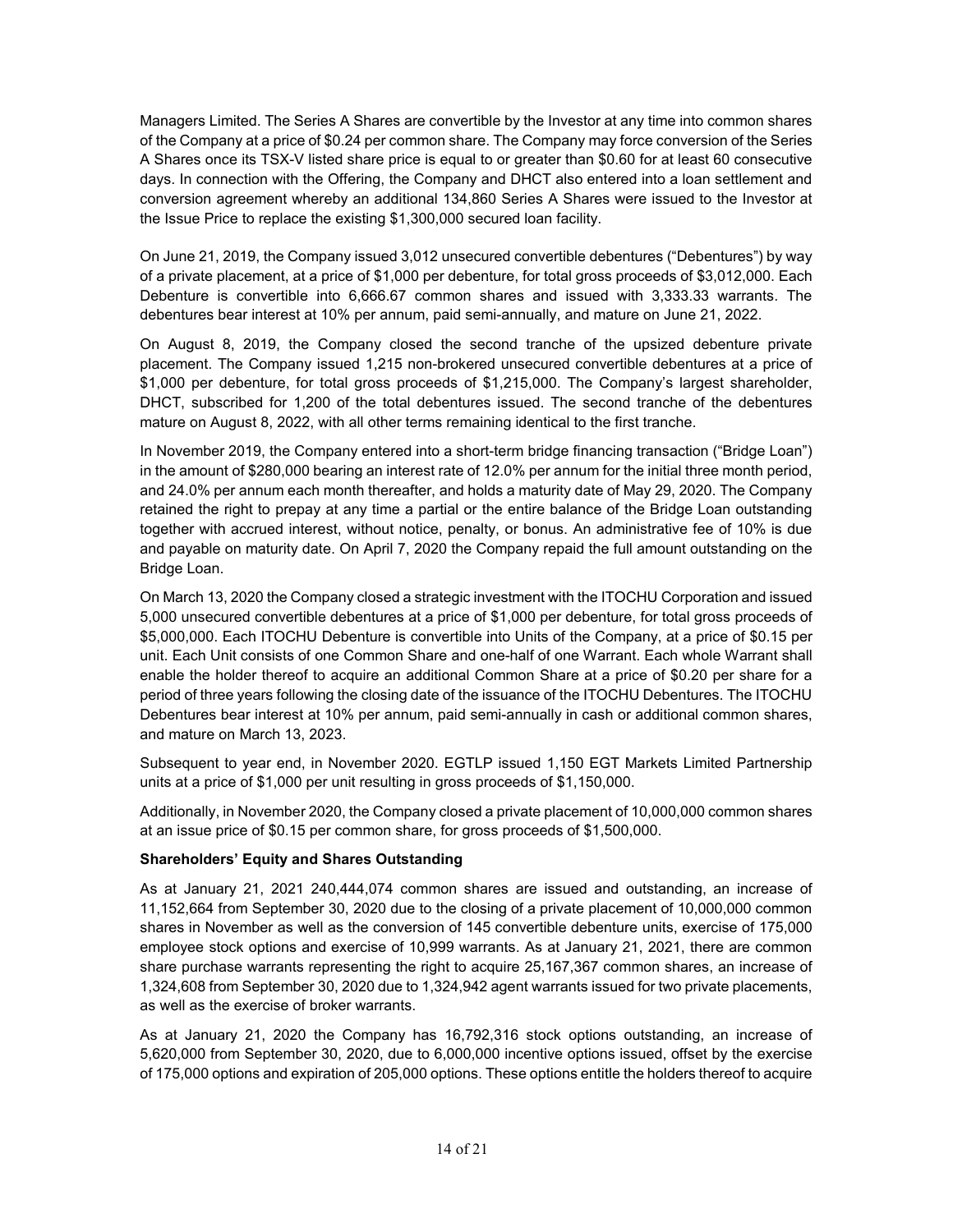up to 16,792,316 common shares. 10,488,995 stock options have vested as of today's date. The weighted average exercise price of the vested options is \$0.27 per share.

The Company had the following equity issuances throughout the fiscal 2020 year:

- During Q2 2020, 50 convertible debenture units were exercised, resulting in 333,333 common shares being issued. Additionally, the Company and DHCT entered into a shares for debt agreement, wherein \$60,000 of convertible debenture interest was settled through the issuance of 545,454 common shares at a price of \$0.11 per common share.
- During Q4 2020, 150 convertible debenture units were exercised, resulting in 999,999 common shares being issued. Additionally, the Company and DHCT settled another \$60,000 of convertible debenture interest, through the issuance of 461,538 common shares at a price of \$0.13 per common share.
- During Q4, 7,333 warrants were exercised at a price of \$0.15 and the equivalent number of common shares were issued

## **Off-Balance Sheet Items**

As at September 30, 2020, the Company does not have any off-balance sheet arrangements that have, or are reasonably likely to have, a current or future material effect on Eguana's financial condition, results of operations, liquidity or capital expenditures.

## **CAPITAL EXPENDITURES**

In 2020, capital expenditures totaled \$195,473 (2019 - \$189,601) and were primarily incurred with respect to the to the purchase of new lab test equipment.

#### **RELATED PARTY TRANSACTIONS**

The Company had the following related party transactions with respect to salary and benefits:

|                                  | 2020    | 2019    |
|----------------------------------|---------|---------|
| General and administrative       | 478,014 | 506,996 |
| Selling and marketing            | 289,779 | 315,290 |
| Product research and development | 66,946  | 69,620  |
|                                  | 834,739 | 891,906 |
|                                  |         |         |

Share based expenses to officers and a director was \$106,933 during 2020 (2019 - \$135,187).

Included in accounts payable and accrued liabilities is \$777,194 (2019 - \$448,135) due to directors and key management personnel.

During 2020 the Company paid \$157,380 (2019 - \$157,380) to its former CEO as part of a settlement agreement and incurred \$60,460 (2019 - \$79,843) of accretion as the obligation matures.

In fiscal 2019, key management personnel and the significant shareholder of the Company purchased 1,321 Convertible Debenture Units at \$1,000 a Unit. No similar transaction occurred in fiscal 2020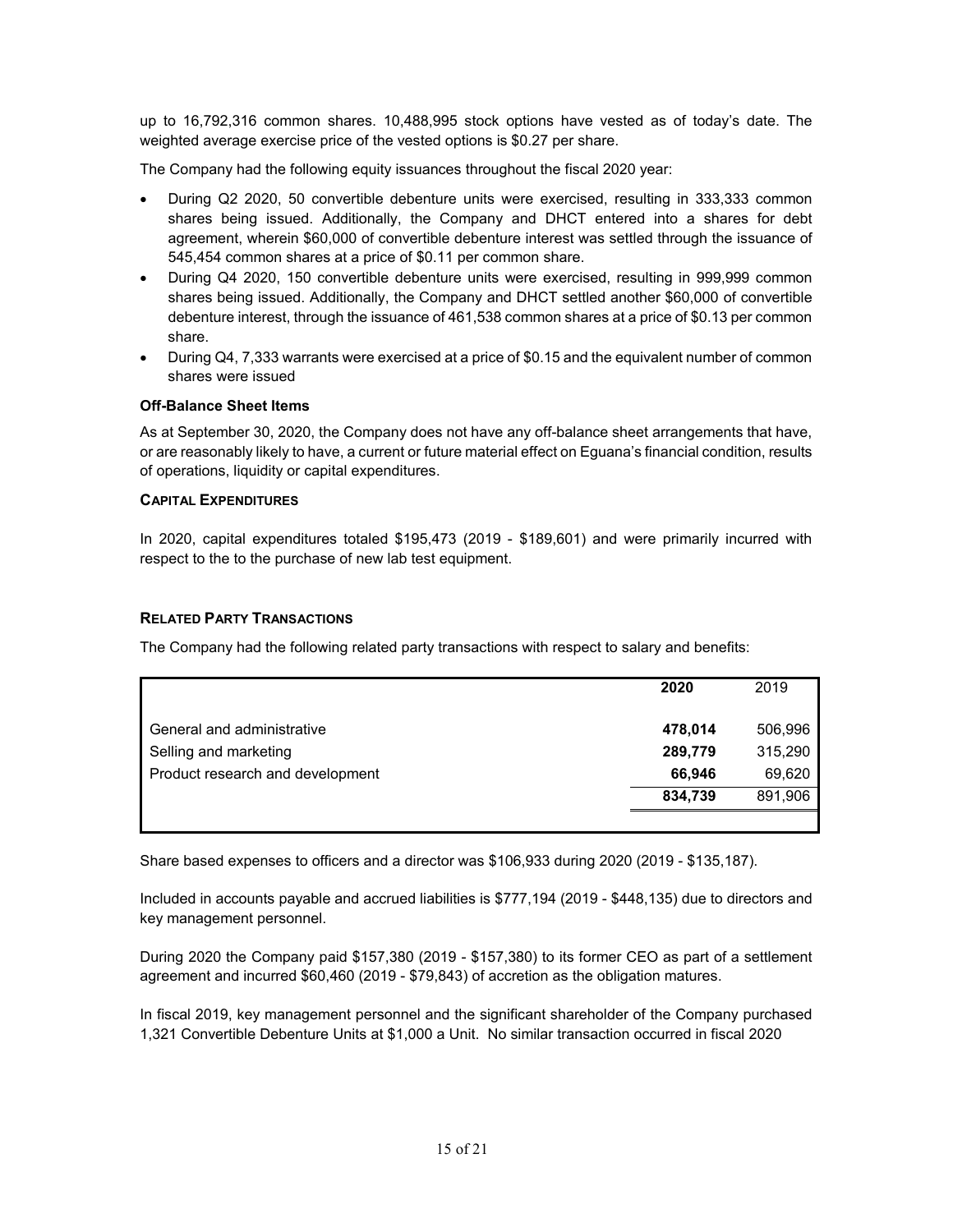# **RISK FACTORS AND RISK MANAGEMENT**

## **Going Concern**

The condensed interim consolidated financial statements were prepared on a going concern basis. The going concern basis assumes that the Company will continue its operations for the foreseeable future and will be able to realize its assets and discharge its liabilities and commitments in the normal course of business.

At September 30, 2020, the Company had not achieved profitable operations since its inception and had accumulated a deficit of \$76,907,180 (September 30, 2019 - \$68,668,528) and incurred a net loss for the year ended September 30, 2020 of \$8,238,652 (2019 - \$9,140,640). Whether and when the Company can attain profitability from operations is uncertain. At September 30, 2020 the Company has a working capital deficiency of \$5,232,430 (September 30, 2019 – \$3,048,553). The lack of profitable operations and current liabilities being in excess of current assets results in material uncertainties that may cast significant doubt on the Company's ability to continue as a going concern.

The ability of the Company to continue as a going concern is dependent on completing equity or debt financings and generating profitable operations in the future in order to meet liabilities as they come due and enable the Company to continue operations. The ability to continue as a going concern may be adversely impacted by the loss of customers and declining sales per customer. To address its financing requirements, the Company may seek financing through the issuance of common shares, preferred shares, EGT Markets Limited Partnership units, debentures or other securities of the Company or its subsidiaries. The outcome of these matters cannot be predicted at this time.

#### **COVID-19 Based Risk**

The COVID-19 global pandemic has created unprecedented risks in Eguana's business, some of which are detailed here. The global supply chain has been disrupted with lockdowns in many countries, some of whose industries are part of Eguana's supply chain. There is a risk of component cost increases due to supply constraints along with expected increases in shipping and logistics costs. The short- and medium-term impacts are unprecedented in modern history and remain difficult to estimate at this time. The extent of the global economic damage remains unknown but is expected to be severe with economic recession, market volatility and political uncertainty may last many months or years as global supply chains, labour forces and credit markets recover. This may impact companies' abilities to reach the targeted sales numbers, gross margin objectives, and safe and healthy work places. Eguana has taken precautionary steps to mitigate the associated risks.

#### **Operating Losses**

The Company is in the growth phase of its business and is subject to the risks associated with early stage companies, including uncertainty of revenues, markets and profitability, and the need to raise additional funding. As is common with companies at this stage of development it is likely that marketing and operating costs will exceed net sales revenues during the product launch period. Eguana's business and prospects must be considered in light of the risks, expenses and difficulties frequently encountered by companies in the early stage of development, particularly companies in relatively new and evolving markets.

#### **Market Acceptance**

Market acceptance of Eguana's products may represent a challenge for the Company. While the Company has certain technical, competitive advantages compared to other participants in the solar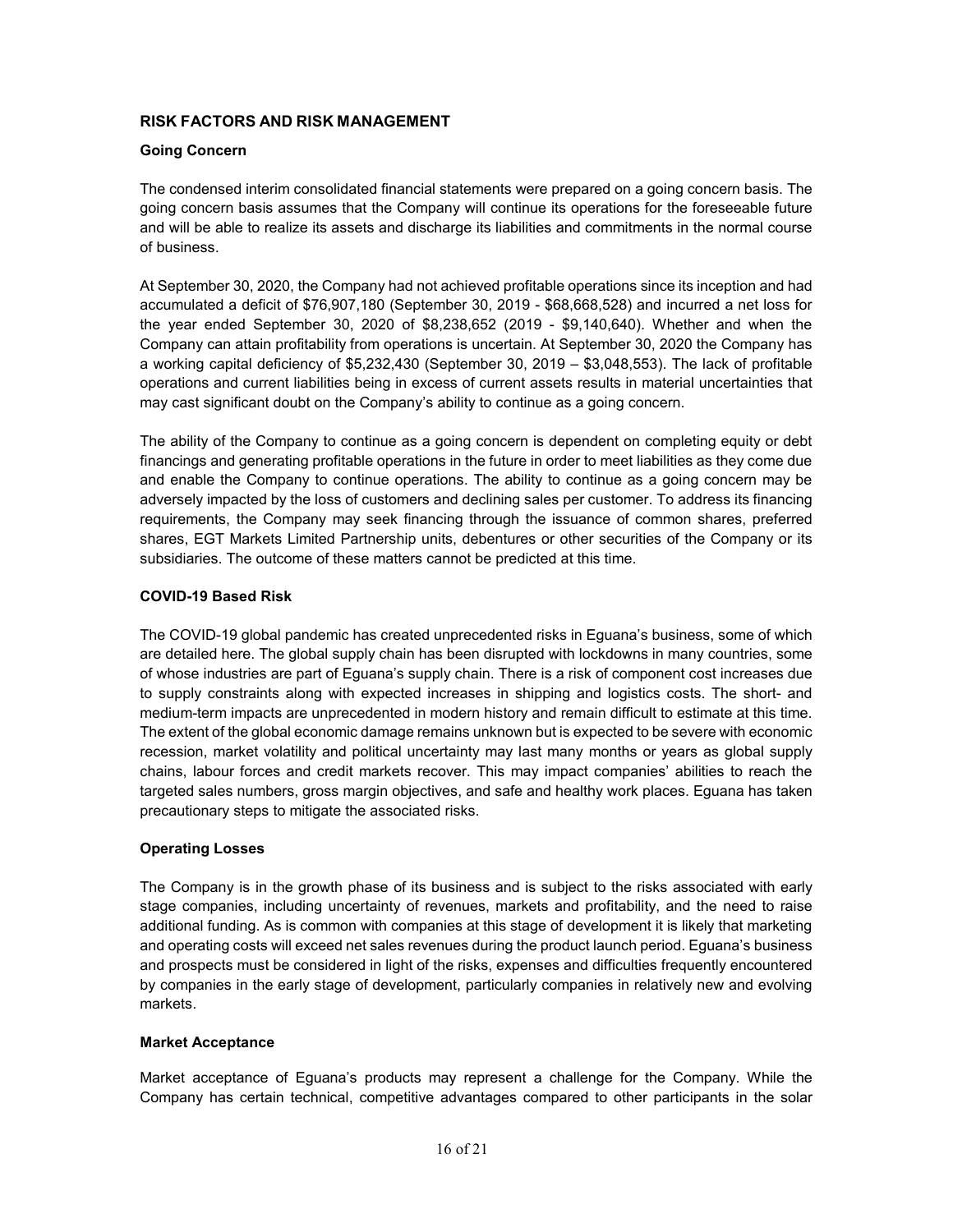industry and the energy storage sector, Eguana's relatively small size and limited financial resources may be a deterrent to some customers. The Company has adjusted its strategy to address this risk through partnering with original equipment manufacturers ("OEM's"), private labelling and/or licensing relationships in order to provide better access to the market and alleviate customer concerns.

#### **Demand for Distributed Solar Generation in Residential Markets**

A significant portion of the demand for Eguana's products assumes that demand for distributed solar in residential markets will continue. Historically demand for solar power has been incentivized by government pricing policies for solar electricity capital grants and tax credits. The Company believes that this period is coming to an end and solar power must compete on basic economics.

The Company believes, as do many analysts, that solar is competitive in many high-density markets and that solar power, especially in residential markets, will continue to grow at rates that are similar to the past 3 years. This may not occur and if not, demand growth will likely be slower than anticipated for energy storage connected to new systems.

# **Need for Additional Capital and Access to Debt and Equity Financing**

In order to accelerate its growth objectives, and realize the full potential of its market opportunities, Eguana will likely need to raise additional funds from lenders and/or equity markets in the future. The capital needed to execute on this strategy would be tied to working capital, increased investment in new product development, increased investment in human resources including marketing, sales, and after sales service, and investment in realizing additional cost reduction activities. If Eguana is unable to raise the capital on reasonable terms, its growth could be limited. If Eguana issues Common Shares, or securities convertible into Common Shares, in order to obtain additional financing, shareholders may suffer additional dilution.

There is no assurance that additional debt or equity financing, if required, will be available to the Company when needed or on terms acceptable to Eguana. The Company's inability to obtain additional financing to support ongoing operations or to fund capital expenditures or acquisitions and business combinations could limit Eguana's growth and may have a material adverse effect upon the Company.

#### **Competition and Technological Change**

The Company is in a highly competitive market. It may not be able to compete effectively in these markets, and the Company may lose or fail to gain market share. Eguana faces a number of competitors, many of whom are larger and have greater resources than the Company. The Company expects to face increasing competition in the future. Eguana's competitors may develop products based on new or proprietary technology that have competitive advantages over its products.

Many of the Company's current and potential competitors have longer operating histories, larger customer bases, greater brand recognition and significantly greater financial, sales, marketing, technical and other resources. Eguana's competitors may enter into strategic or commercial relationships on terms that increase their competitiveness. These competitors may be able to respond more quickly to changing customer demand, and devote greater resource to developing, marketing, and selling their products.

The Company's business model is highly dependent on market acceptance of the value propositions for its technology. Even if the Company is successful in gaining market acceptance for its value propositions, there is always the possibility that one of more competitors will develop new technology that enables the same value propositions at the same or better cost than the Company is able to achieve and Eguana's business would be adversely affected. It is also possible that one or more of Eguana's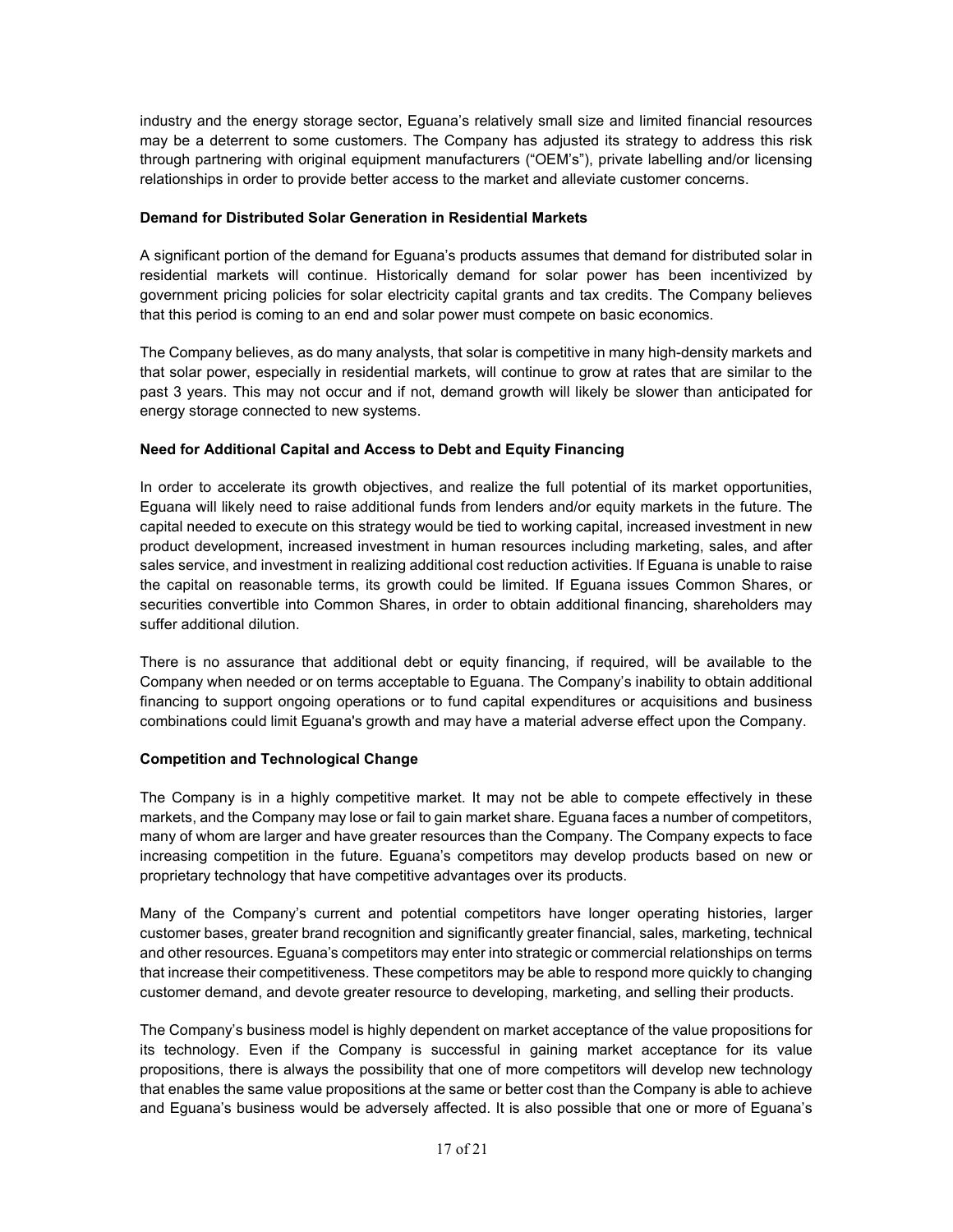competitors will attempt to copy its approach and challenge the validity of its patents. While the Company believe that its patents and other intellectual property are defensible, there is no assurance that a court will not find to the contrary, negatively affecting the value of Eguana.

# **Manufacturing Cost**

Eguana's business model assumes that it will be able to use its low manufactured cost and strategy of selling residential and small commercial energy storage systems, based on its software driven proprietary advanced power controls, through its dealer, distribution, and OEM partner networks. Delays in reaching adequate rates and efficiencies in production could impair the profitability of the Company's products. Eguana's ability to produce products that are cost effective depends on reaching efficient production levels.

The Company has minimal control over the cost of its raw materials, including copper and steel. The prices for these raw materials are subject to market forces beyond Eguana's control and have varied significantly in the past and may vary significantly in the future.

The Company may not be able to adjust its product prices, especially in the short-term, to recover the costs of increases in these raw materials. Future profitability may be adversely affected to the extent the Company is unable to pass on higher raw material to compensate for such changes.

# **Operation and Supplier Risk**

At the Company's stage of development, there is a risk that critical components will not be available on a timely basis, negatively affecting its ability to meet delivery commitment on sales contracts and customer purchase orders. In addition, with new products, there may be a risk of failures in quality control, a risk that is increased by the limited resources of the Company. There is also a risk that long lead times for critical components may affect production lead times. Where possible, the Company address these risks by ensuring multiple sources of critical components, working closely with its suppliers through the demand planning cycle, actively monitoring critical component suppliers and in some cases, investing in additional inventory purchases to secure longer lead-time items.

# **Dependence on Customers**

Eguana's strategy depends heavily on the ability of its customers to develop markets for the products into which the Company's components are integrated. The Company mitigates this risk by partnering closely on the demand planning, customer support and marketing Eguana's technology advantage.

# **Foreign Exchange**

Most of the Company's sales are now, and will for the foreseeable future be, made in Euros, Australian dollars or US dollars; whereas most of its production costs are incurred in Canadian and US dollars. Changes in foreign exchange rates can cause fluctuations in the Company's operating expenditures from period to period.

To date the Company has not hedged these transactions except in the form of cash deposits on sales and for the cost of materials, and there are no immediate plans to do so. As a result, there is a risk that margins will be reduced due to adverse changes in these currencies relative to the Canadian dollar.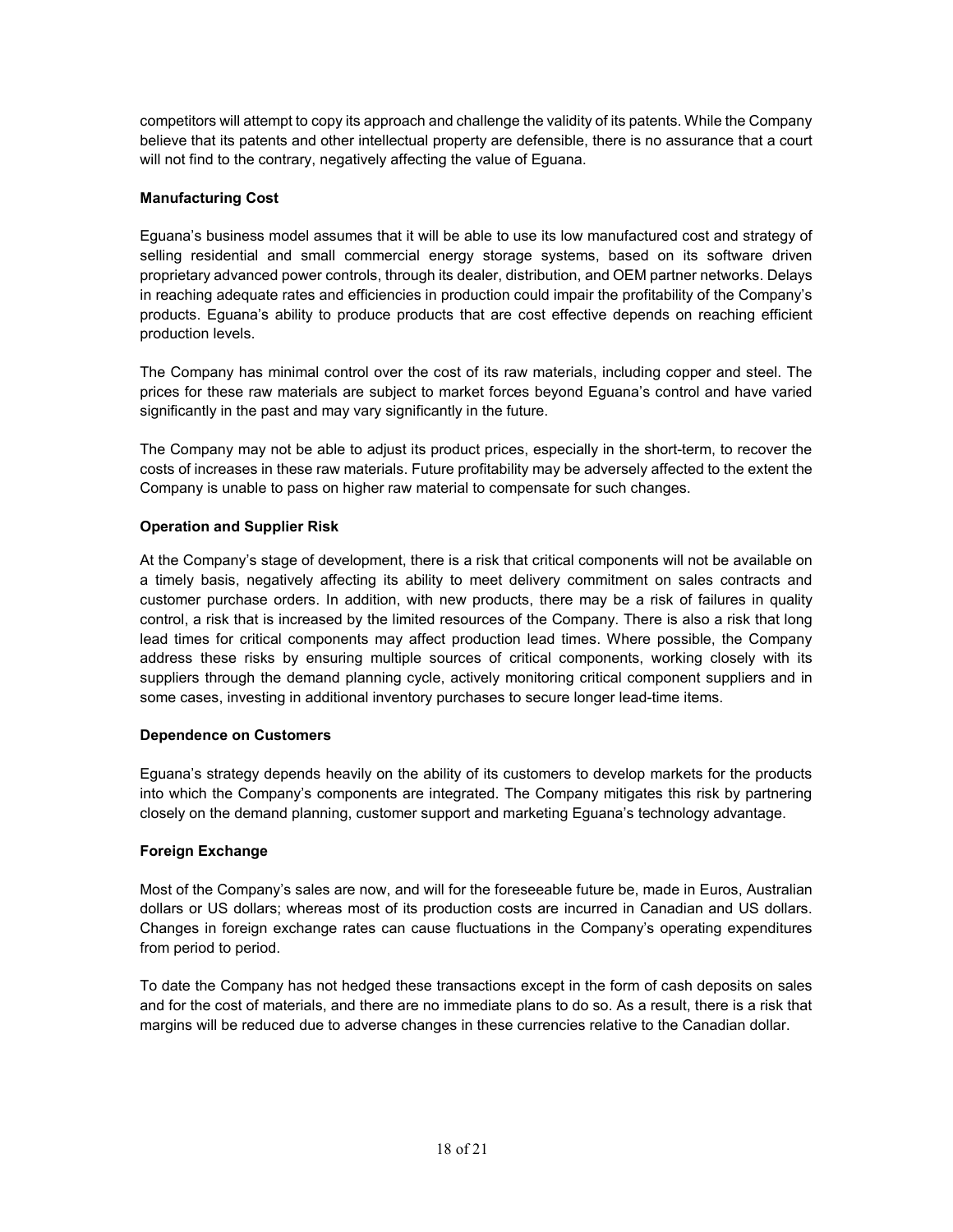#### **Attracting and Retaining Key Personnel**

The Company's future prospects depend to a significant extent on the continued service of its key executives. Furthermore, the Company's continued growth and future success depends on its ability to identify, recruit and retain key management and engineering personnel. The competition for such employees is substantial and there can be no assurance that the Company will be successful in identifying, recruiting or retaining such personnel.

#### **Government Regulation**

The operations of Eguana are subject to a variety of federal, provincial and local laws, regulations, and guidelines, including laws and regulations relating to health and safety, the conduct of operations, the protection of the environment, the operation of equipment used in its operations and the transportation of materials and equipment it provides for its customers. Of particular relevance to Eguana's business, the laws and regulations related to the interconnection of behind the meter energy resources and to the installation of lithium batteries are covered by an evolving set of regulations that are similar in scope but differ in detail in each region in which the company operates. Changes to these regulations often require investment in redesign and recertification of the company's products and may increase the cost of the product, but they affect Eguana and its competition equally with the net effect of limiting competition to those who make these investments and deferring any potential commoditization of our product category. Eguana believes that it is currently in compliance with all such laws and regulations. Eguana intends to invest financial and managerial resources to ensure such compliance and will continue to do so in the future; however, it is impossible for Eguana to predict the cost or impact of such laws and regulations on Eguana's future operations. Eguana's products are currently certified for use in Germany, the United Kingdom, France, Australia, and North America. The technical associations that are prevalent in maintaining the grid interconnection and safety standards in these countries are VDE, Australian Standards, UL, CSA, IEC, EN and FCC. The specific standards that are actively maintained for compliance by Eguana are VDE 4105, G98, AS 4777, UL 1741, UL 9540, IEC 62109 and IEC 61000.

#### **ACCOUNTING POLICIES**

Effective October 1, 2019, the Company adopted IFRS 16 ("IFRS 16"), Leases and IFRS 23 ("IFRS 23"), Uncertainty over Income Tax Treatments. All significant accounting policies, including IFRS 16 and IFRS 23 are disclosed in note 4 of the annual audited consolidated financial statements.

#### **New accounting standards issued but not yet effective**

New accounting standards and interpretations have been published that are not mandatory for the current period and have not been early adopted. The Company is currently evaluating the impact of adopting these standards.

#### *IAS 1, Presentation of Financial Statements ("IAS 1")*

An amendment to IAS 1 was issued in January 2020 and applies to annual reporting periods beginning on or after January 1, 2023. The amendment clarifies the criterion for classifying a liability as noncurrent relating to the right to defer settlement of a liability for at least 12 months after the reporting period. The Company is assessing the impact of this standard. **ADVISORY SECTION**

#### **Statement of Management Responsibility for Annual Filings**

This MD&A was prepared by management of Eguana and approved by the Board of Directors of Eguana on January 21, 2021.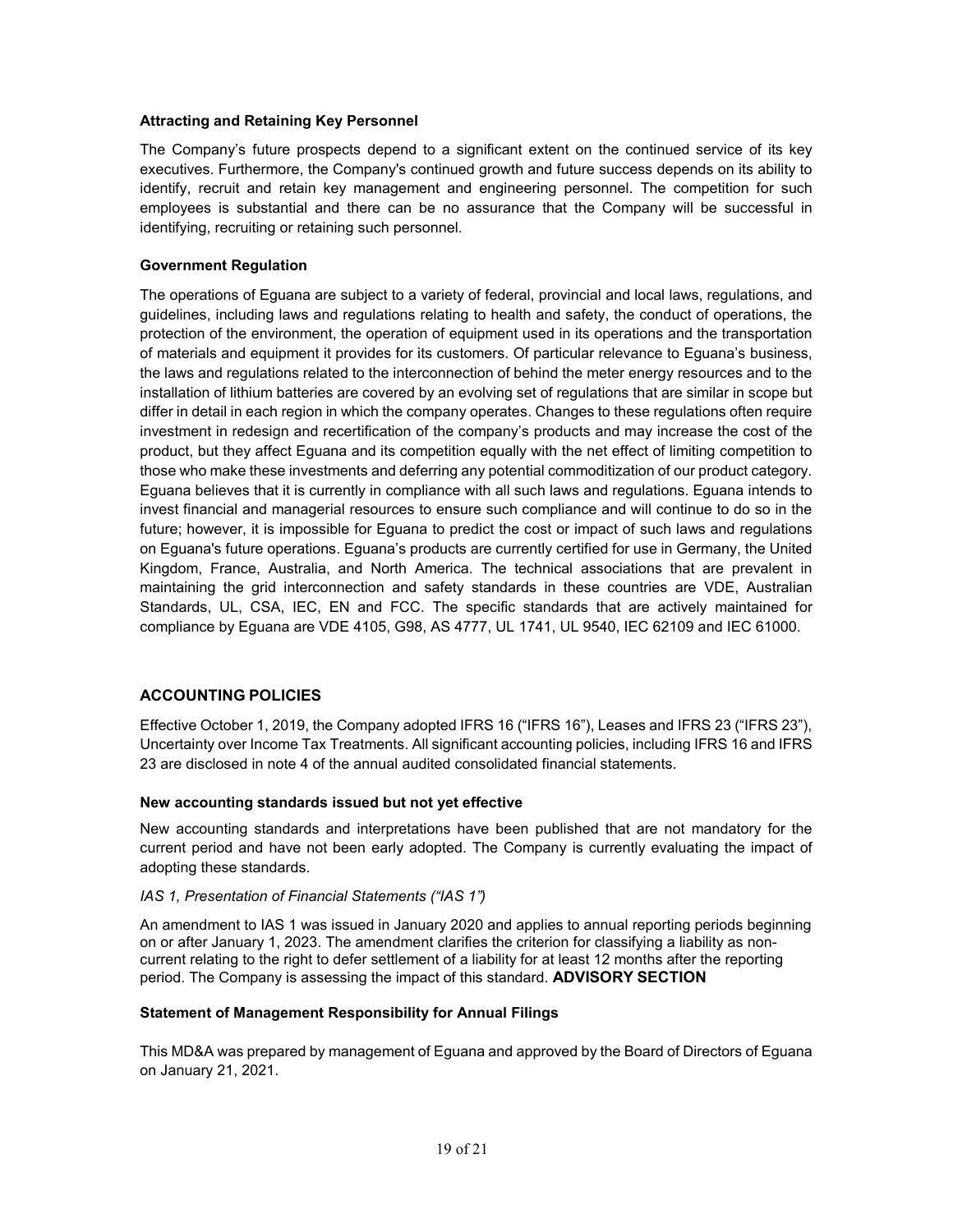Management is responsible for ensuring that processes are in place to provide sufficient knowledge to support the representations made in these filings. The Audit Committee and Board of Directors of Eguana provide an oversight role with respect to all public financial disclosures by the Corporation, and have reviewed this MD&A and the accompanying financial statements.

The CEO and the Chief Financial Officer ("CFO"), in accordance with National Instrument 52-109 – Certification of Disclosure in Issuers Annual and Interim Fillings ("NI 52-109"), have both certified that they have reviewed the audited consolidated financial statements and this MD&A (the "Filings") and that, based on their knowledge having exercised reasonable diligence, that (a) the Filings do not contain any untrue statement of a material fact or omit to state a material fact required to be stated or that is necessary to make a statement not misleading in light of the circumstances under which it was made, with respect to the period covered by the annual filings; and (b) the audited consolidated financial statements together with the other financial information included in the Filings fairly present in all material respects the financial condition, financial performance and cash flows of the Corporation, as of the date of and for the period presented in the annual filings.

Investors should be aware that inherent limitations on the ability of certifying officers of a venture issuer to design and implement, on a cost-effective basis, the disclosure controls and procedures and internal control over financial reporting as defined in NI 52-109 will result in additional risks to the quality, reliability, transparency and timeliness of interim filings, annual filings, and other reports provided under securities legislation.

In contrast to the certification required for non-venture issuers under NI 52-109, the Corporation does not include representations relating to the establishment and maintenance of disclosure controls and procedures ("DC&P") and internal control over financial reporting ("ICFR"), as defined in NI 52-109.

In particular, the CEO and CFO filing this MD&A are not making any representations relating to the establishment and maintenance of:

- Controls and other procedures designed to provide reasonable assurance that information required to be disclosed by the Corporation in its filings or other reports filed or submitted under securities legislation is recorded, processed, summarized and/or reported within the time periods specified in securities legislation; and
- A process to provide reasonable assurance regarding the reliability of financial reporting and the preparation of financial statements for external purposes in accordance with the issuer's IFRS reporting.

# **Forward-Looking Statements**

This MD&A contains forward-looking information and forward-looking statements (collectively, "forwardlooking statements") within the meaning of applicable securities laws that and are based on certain assumptions and analysis made by the Company's management as of the date of this MD&A. Forwardlooking statements include, without limitation, statements with respect to investment objectives and strategy, the development plans of the Company, regulatory changes, availability of customers, market penetration, the Company's intentions, results of operations, levels of activity, future capital and other expenditures (including the amount, nature and sources of funding thereof), business prospects and opportunities, construction timetables, extent of solar resource usage and future growth and performance opportunities. The words "believes", "expects", "expected", "plans", "may", "will", "projects", "anticipates", "estimates", "would", "could", "should", "endeavours", "seeks", "predicts", "intends", "potential", "opportunity", "target" or variations of such words of similar expressions thereto and the negatives thereof, identify forward-looking statements. In particular, this MD&A includes forward-looking